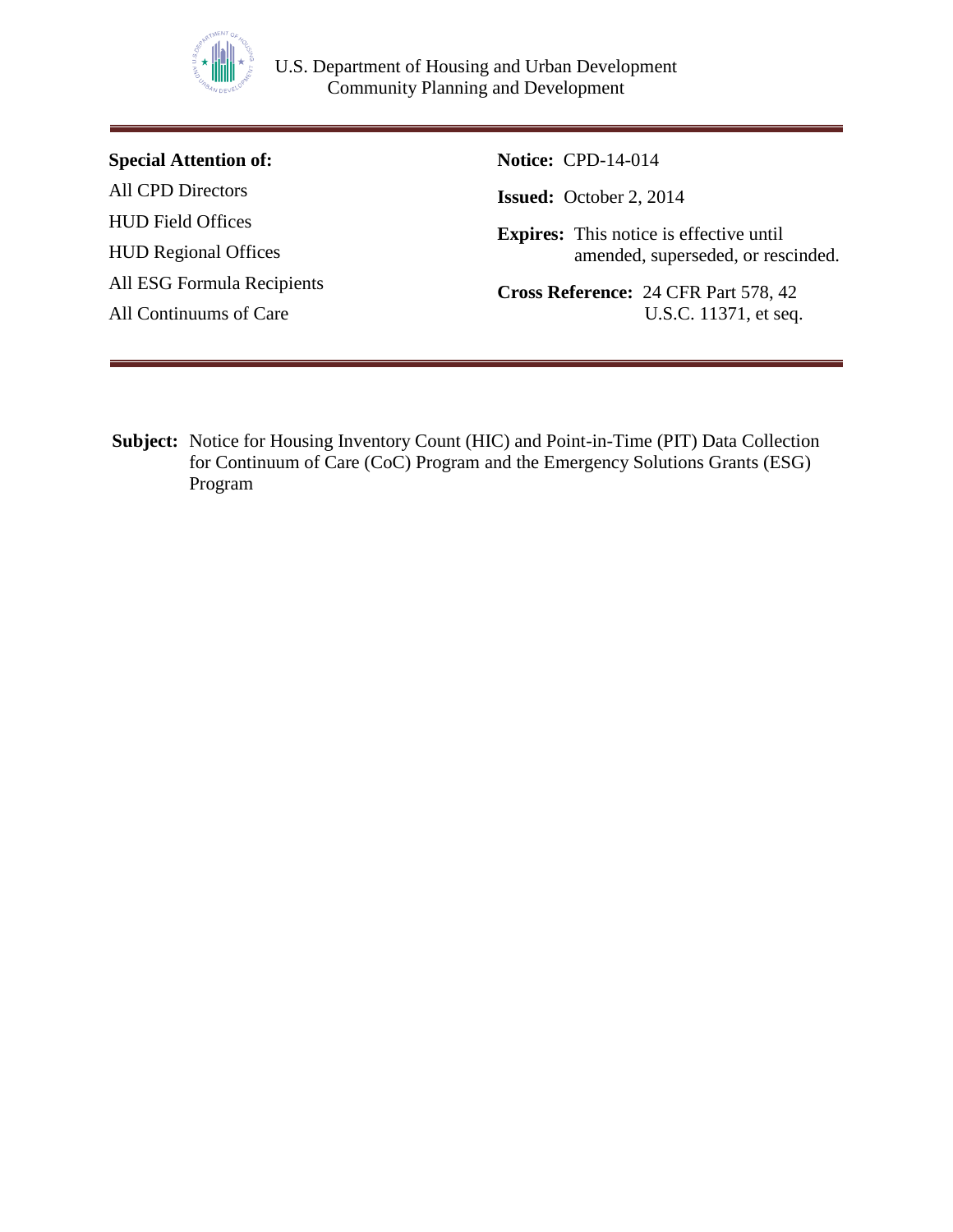# **TABLE OF CONTENTS**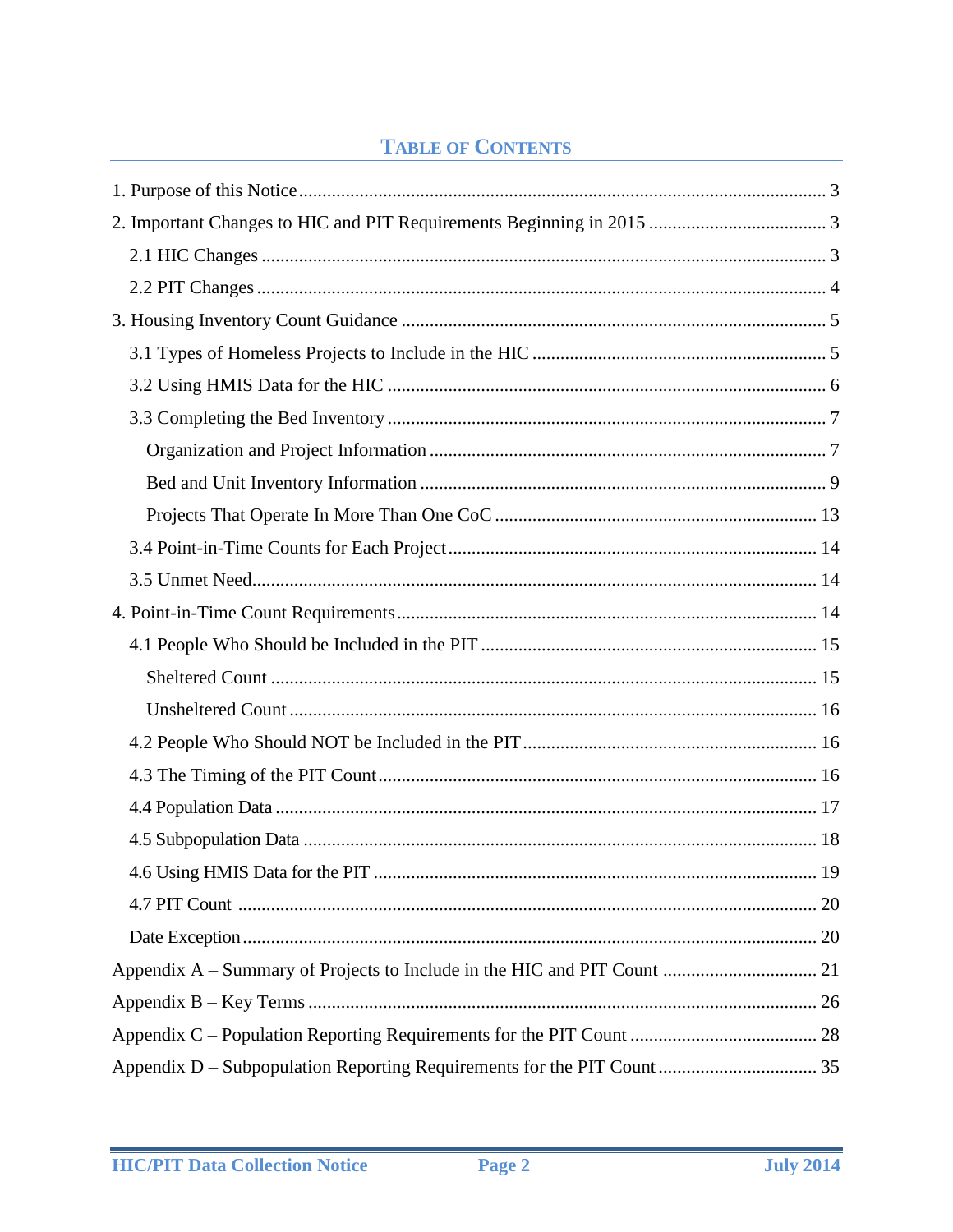### <span id="page-2-0"></span>**1. PURPOSE OF THIS NOTICE**

This Notice supersedes CPD 13-011 (Notice for Housing Inventory Count (HIC) and Point-in-Time (PIT) Data Collection for Continuum of Care (CoC) Program and the Emergency Solutions Grants (ESG) Program) published in 2013. Similar to the prior Notice, this Notice informs Continuums of Care (CoCs) of the information that must be collected in order to successfully complete the Housing Inventory Count (HIC) and Point-in-Time (PIT) count for 2015 and future counts this Notice applies to. This Notice is being published under the authority of 24 CFR 578.7(c)(2)(iii) and creates additional requirements for the PIT counts. The Notice also provides further guidance on how to complete the HIC. The HIC and PIT data play a critical role in the CoC Program Competition and HUD will continue to emphasize through its scoring the significance of the data reported as well as the process for the data collection. However, HUD deems most important the quality and accuracy of the count as opposed to merely the size of the count. As CoCs begin to organize and plan these activities, CoC staff should review this Notice and use it as a reference to ensure that CoCs are capturing all of the information HUD is requiring.

Under section 578.7 of the CoC Program interim rule, CoCs must plan and conduct, at least biennially, a Point-in-Time Count of homeless persons within the geographic area. Section 578.3 of the CoC Program interim rule states that Point-in-Time Counts are "carried out on one night in the last 10 calendar days of January or at such other time as required by HUD." HUD has historically, through Notices of Funding Availability, required CoCs to conduct an annual HIC and anticipates continuing this practice for the indefinite future. The 2015 HIC and PIT count data will provide critical updates on national and local progress towards preventing and ending homelessness.

CoCs will submit their HIC and PIT data via HUD's Homelessness Data Exchange (HDX) in the spring following the count as part of the CoC Program Competition for the year of the count. Additional guidance on the submission process will be released at a future date.

If you have questions about entering HIC or PIT data that are not covered in this Notice, please submit them at the [Ask a Question](https://www.onecpd.info/ask-a-question/my-question/) page on HUD's [OneCPD Resource Exchange.](https://www.onecpd.info/) To submit a question, select **HDX (PIT, HIC, AHAR, Pulse)** for the Program/System under *Your Details*, then under *Question Details*, choose either **HIC** or **PIT** as the topic and subtopic.

### <span id="page-2-1"></span>**2. IMPORTANT CHANGES TO HIC AND PIT REQUIREMENTS BEGINNING IN 2015**

### <span id="page-2-2"></span>**2.1 HIC Changes**

- A. CoCs will be required to enter the address for all projects, except for Victim Service Provider projects. If a project uses a scattered site model the CoC will indicate that to HUD and not have to enter an address for the project.
- B. The references to Homeless Management Information System (HMIS) Data Standards have been updated to be consistent with HUD's 2014 HMIS Data Standards as published in HUD's [HMIS Data Dictionary,](https://www.onecpd.info/resource/3824/hmis-data-dictionary/) [HMIS Data Standards Manual \(2014\),](https://www.hudexchange.info/resource/3826/hmis-data-standards-manual/) and [the Project](https://www.hudexchange.info/resource/4055/hmis-project-descriptor-data-elements-manual/)  [Descriptor Data Element Manual](https://www.hudexchange.info/resource/4055/hmis-project-descriptor-data-elements-manual/) (2014).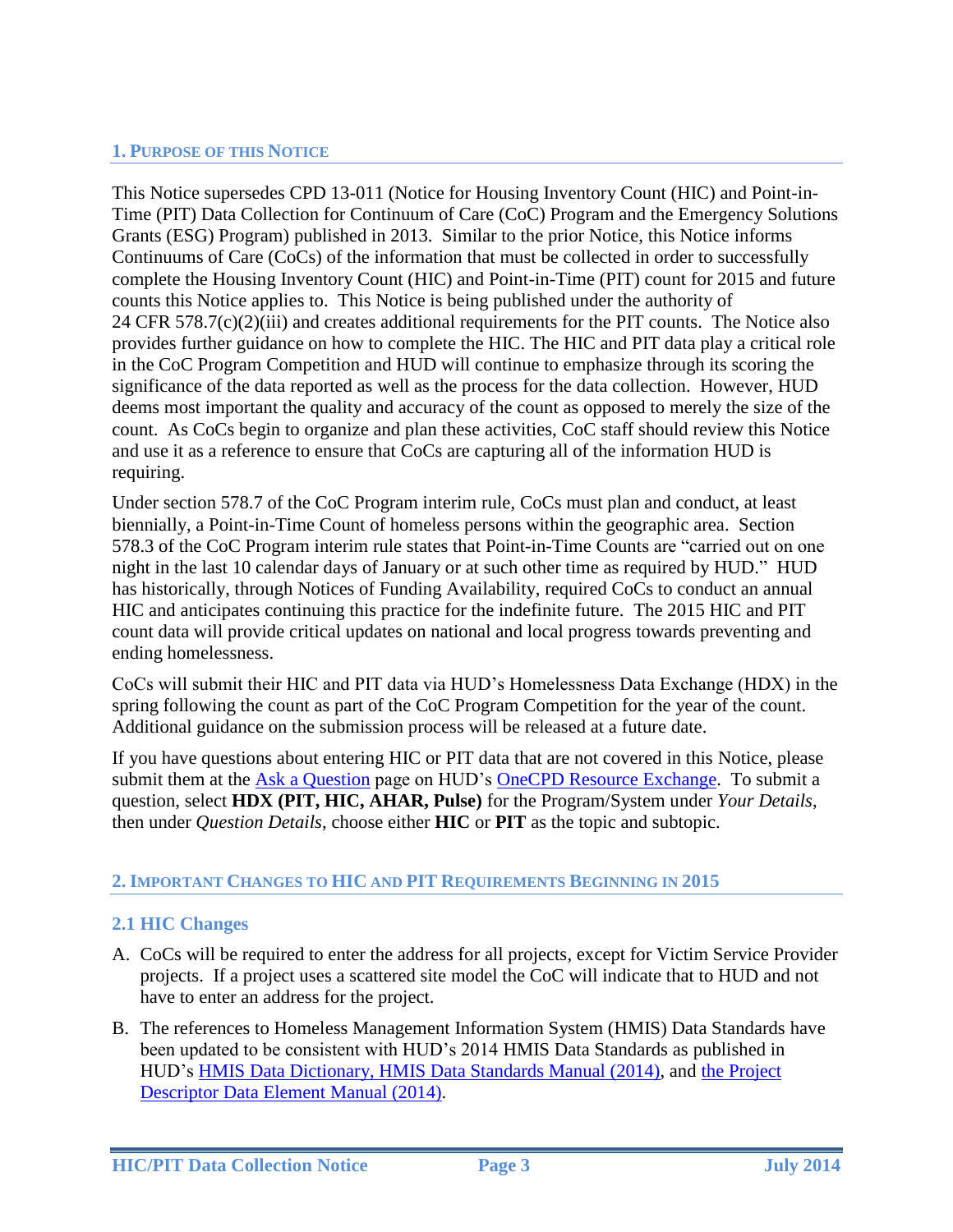C. CoCs with overflow beds should report the total number of overflow beds that were available for occupancy on the night of the inventory count. If there is no fixed number of overflow beds, CoCs may instead report the number of overflow beds that were occupied on the night of the inventory count.

### <span id="page-3-0"></span>**2.2 PIT Changes**

- A. All CoCs must continue to complete a PIT count that is based on actual counts and/or statistically reliable data. To further support collection and reporting of complete and accurate data:
	- (1) HUD provides additional guidance about counting standards and methodologies in **Point-in-Time Count Methodology Guide**. CoCs should refer to that guidance and any updates HUD publishes for further guidance on counting guidance and methodologies. Compliance with HUD standards might result in a more accurate and, potentially, lower PIT count than in the past. CoCs will be able to explain changes in PIT counts that are due to methodology improvements in the CoC Program Competition application and HUD will take such changes into account in the application review and scoring process.
	- (2) CoCs will be required to report the total number of youth households (persons under age 25), including the race, ethnicity, and gender data for parenting youth and unaccompanied youth counted. Parenting youth are youth who identify as the parent or legal guardian of one or more children who are present with or sleeping in the same place as that youth parent, where there is no person over age 24 in the household. Parenting youth is limited to persons in households where there is no adult parent or guardian over age 24 in the household. Unaccompanied youth are persons under age 25 who are not presenting or sleeping in the same place as their parent or legal guardian, including:
		- (a) single youth;
		- (b) youth couples; and
		- (c) groups of youth presenting as a household.

For purposes of reporting in the PIT, parenting youth are distinct from unaccompanied youth. Data on Youth Households is a subset of the All Households data. Youth included in the Youth Households table, and related demographic data, should still be included in the All Households data.

- (3) CoCs will not be required to submit data on one-child and multi-child households in the Households with Only Children table because they now report the relevant information about youth in the Youth Household table.
- (4) CoCs will be required to report the number of sheltered and unsheltered chronically homeless veterans and chronically homeless veteran families.
- (5) HUD has expanded the transgender categories to male to female transgender and female to male transgender to match the [2014 HMIS Data Standards.](https://www.hudexchange.info/resource/3826/hmis-data-standards-manual/) CoCs will be required to collect and report on the number of person that report as transgender male to female and transgender female to male.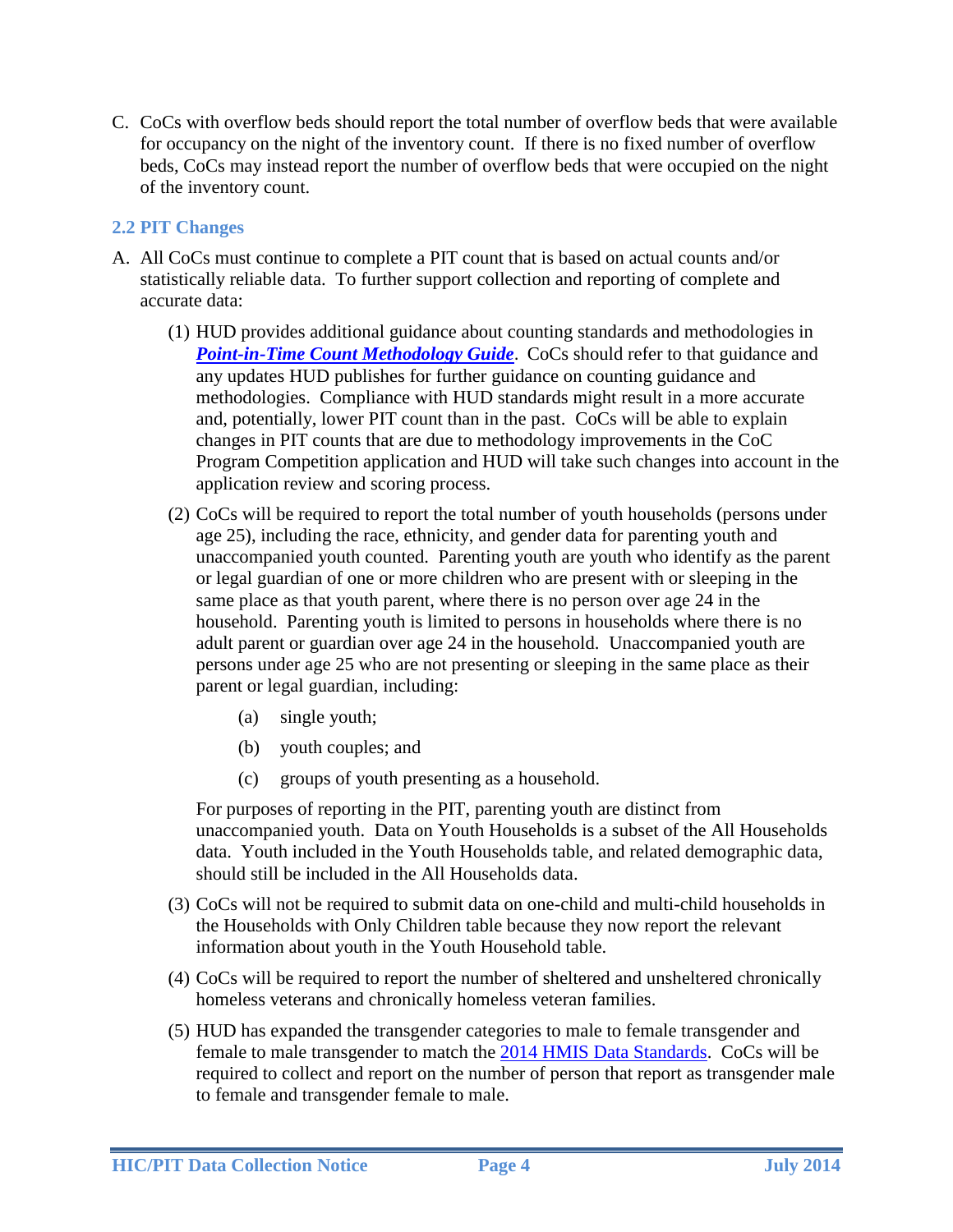(6) Persons counted under "multiple races" should also be counted in at least two other race categories.

### <span id="page-4-0"></span>**3. HOUSING INVENTORY COUNT GUIDANCE**

This section provides guidance for collecting data required for the HIC. The HIC is a point-intime inventory of projects within your CoC that provide beds and units dedicated to serve persons who are homeless. It should reflect the number of beds and units available on the night designated for the count that are *dedicated to serve persons who are homeless (and, for permanent housing projects, were homeless at entry), per the [HUD homeless definition](https://www.onecpd.info/resource/1928/hearth-defining-homeless-final-rule/)*.

### <span id="page-4-1"></span>**3.1 Types of Homeless Projects to Include in the HIC**

Beds and units included on the HIC are considered part of the CoC homeless assistance system. *Beds and units in the HIC must be dedicated to serving homeless persons, or for permanent housing projects, dedicated for persons who were homeless at entry.* For the purposes of the HIC, a project with dedicated beds/units is one where:

- A. the primary intent of the project is to serve homeless persons,
- B. the project verifies homeless status as part of its eligibility determination, and
- C. the actual project clients are predominantly homeless (or, for permanent housing, were homeless at entry).

Beds in institutional settings not specifically dedicated for persons who are homeless such as detox facilities, emergency rooms, jails, and acute crisis or treatment centers should not be included in the HIC. HUD considers extreme weather shelters as dedicated homeless inventory and should be included in the HIC.

While there might be occasional instances where a project with dedicated beds serves a non-homeless person, beds in these types of projects could still be counted as dedicated beds. For example, a project that is intended to serve persons who are both homeless and intoxicated might be unable to determine homeless status at entry due to a person's severe intoxication. After admission the project determines the participant is not homeless and helps them return to their housing. In this instance, the project bed could still be counted as a dedicated bed for homeless persons.

For the HIC, CoCs will collect information about the beds and units in the CoC's homeless system, categorized by the Project Types described below. CoCs are required to include in the HIC **all** projects in the CoC that are categorized as one of these Project Types and that provide dedicated beds for persons who are homeless, not just those contributing client-level data in the local HMIS or receiving HUD funding. This includes projects funded by the other federal agencies (e.g., VA, HHS), faith-based organizations, and other public and private funding sources.

The Project Types included in the HIC are:

- A. Emergency Shelter (ES)
- B. Transitional Housing (TH)
- C. Safe Haven (SH)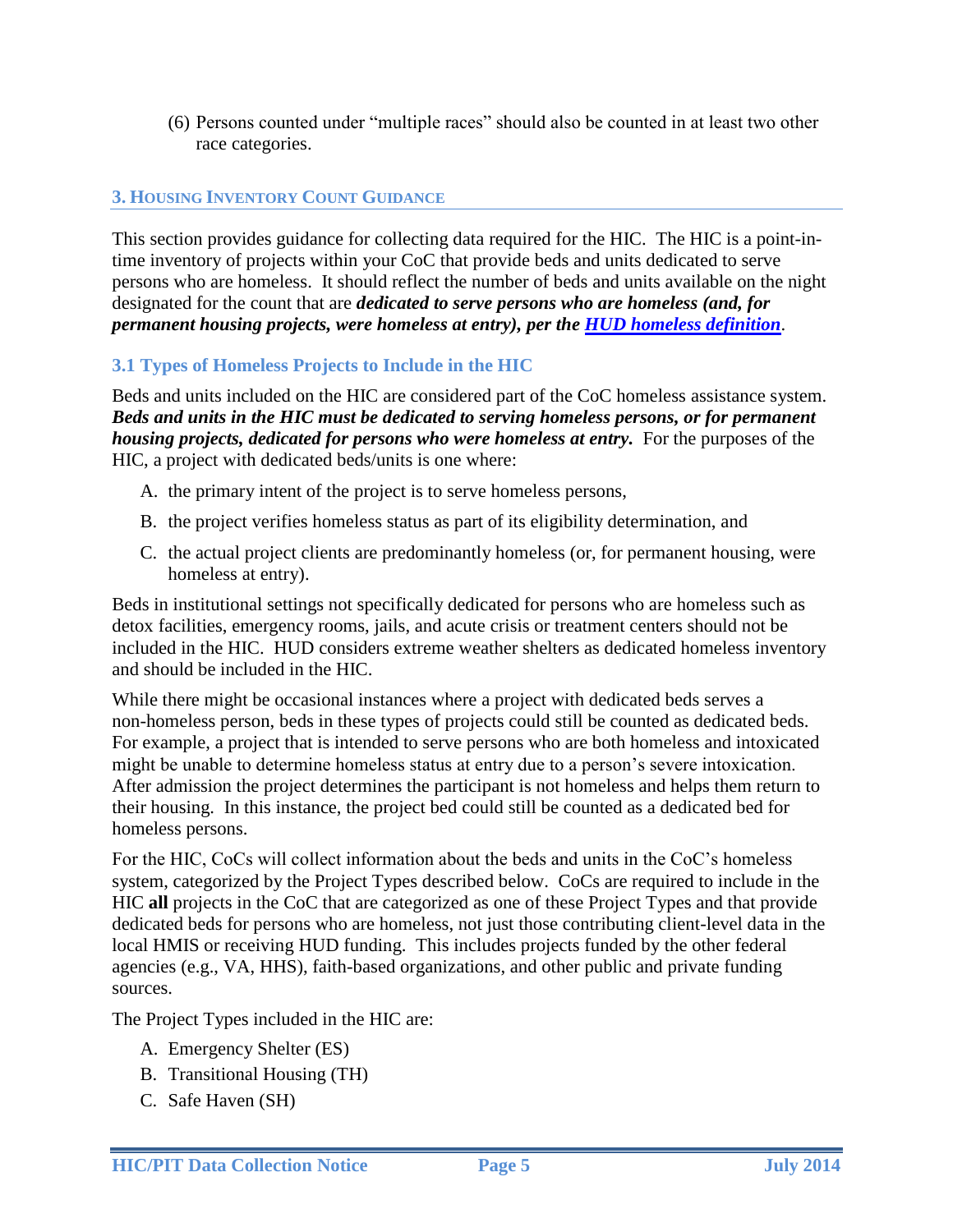- D. Permanent Housing (PH)
	- (1) Permanent Supportive Housing (PSH)
	- (2) Rapid Re-housing (RRH)
	- (3) Other PH (OPH) consists of PH Housing with Services (no disability required for entry) and PH – Housing Only, as identified in the [2014 HMIS Data Standards\)](https://www.hudexchange.info/resources/documents/HMIS-Data-Dictionary.pdf)
- E. Rapid Re-housing Demonstration Projects (DEM)

Note that for all U.S. Department of Veterans Affairs (VA) funded projects and the HUD Veterans Affairs Supportive Housing (HUD-VASH) program, project names **MUST** include VA prefixes in parentheses as shown in Appendix A, even if the project only receives a portion of its funding from the VA or HUD-VASH.

Additionally, it is critical that CoCs coordinate with and include projects that provide shelter to homeless children and youth in the HIC. Specifically, CoCs should be sure to coordinate with local projects funded through the U.S. Department of Health and Human Services (HHS) Runaway and Homeless Youth (RHY) Program when planning and conducting their HIC. RHY projects provide homeless youth with short-term shelter, longer-term transitional living programs, and maternity group homes, and also support youth through street outreach efforts. By engaging RHY programs in the HIC, CoCs will be able to collect more complete data on the emergency shelter and transitional housing programs that provide dedicated beds and units for homeless youth. However, CoCs **should not** include projects or beds/units in projects in the HIC that are dedicated for children who are in foster care, who are wards of the state, or who are otherwise under government custody or supervision. A list of current RHY grantees by city and state will be made available on HUD OneCPD.

For a detailed summary of which projects to include in the HIC, please see Appendix A.

## <span id="page-5-0"></span>**3.2 Using HMIS Data for the HIC**

HUD strongly encourages CoCs to use their HMIS data as a starting point to generate the HIC. CoCs must collect and enter project descriptor data for all CoC projects in the CoC's HMIS, regardless of whether the CoC project participates in HMIS (i.e., makes a reasonable effort to record all universal data elements on all clients served in HMIS). Instructions for collecting and entering project descriptor data in the local HMIS can be found in HUD's [2014 HMIS Data](https://www.onecpd.info/resource/3824/hmis-data-dictionary/)  [Standards.](https://www.onecpd.info/resource/3824/hmis-data-dictionary/) CoCs that rely on an HMIS that is strictly programmed according to the 2014 HMIS Data Standards will need to collect additional information because some of the HIC requirements do not align with or were not included in those standards. For example, CoCs that have a Rapid Re-housing Demonstration (RRHD) project funded in 2008 would have identified that as a TH project according to the 2014 HMIS Data Standards, but must exclude them from their TH inventory on the HIC and identify them with the "DEM" Project Type, which is not included as a project type in the HMIS data standards. Data elements that cannot be derived from HMIS data based strictly on the current HMIS Data Standards include the RRH Project Type; the Other PH Project Type; the DEM Project Type for RRHD projects; identifying whether a program receives McKinney-Vento funding; identifying the number of beds dedicated for veterans or youth; and identifying the number of beds designated for households with only children.

Throughout this document there are references to the 2014 HMIS Data Standard element number. These references are intended to assist CoCs that use their HMIS to complete their HIC to identify what HMIS data elements they can use as a starting point for their HIC. CoCs must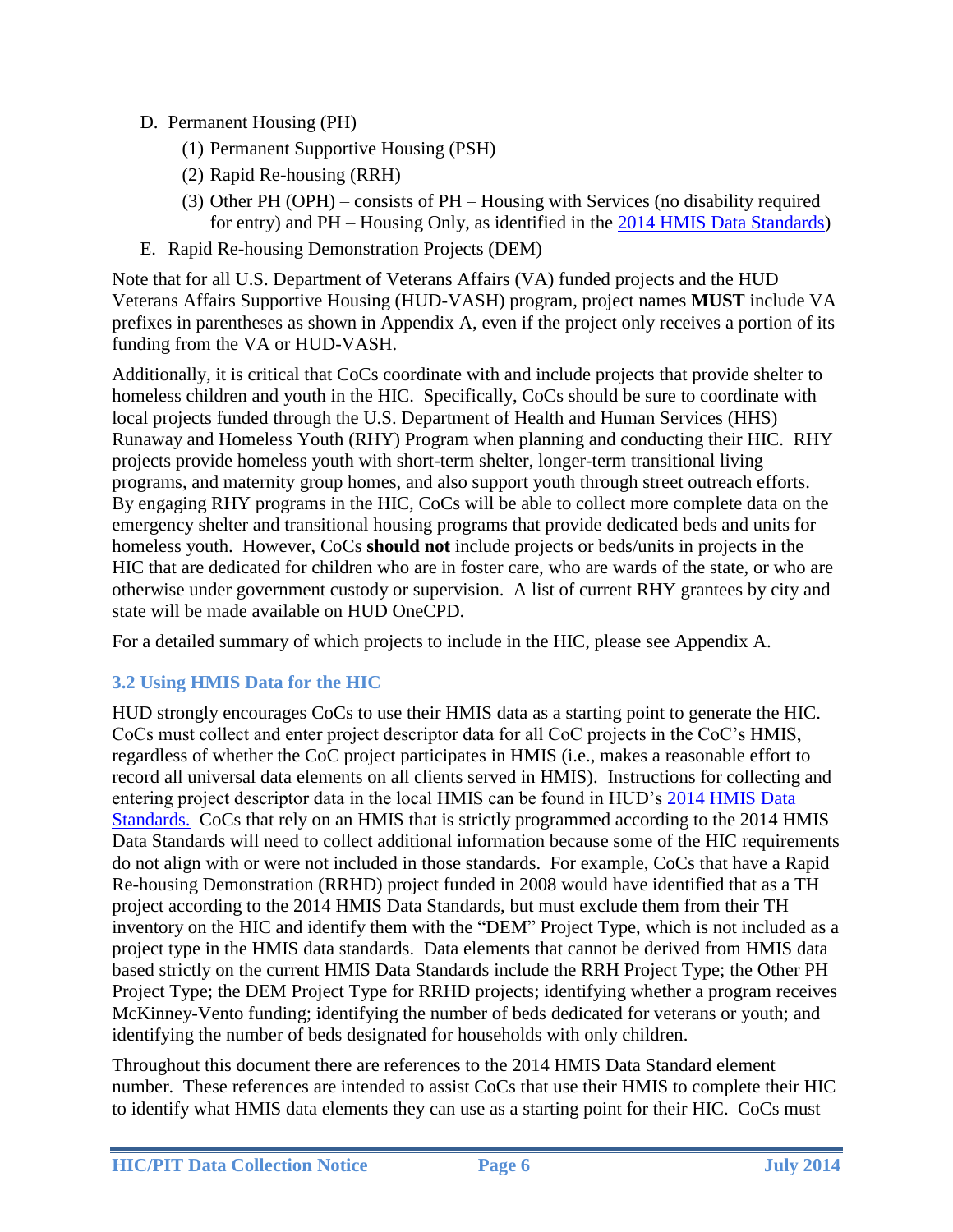still verify that the data generated from their HMIS for their HIC corresponds with the requirements in this Notice. Prior to submitting HIC data in HDX, CoCs should coordinate with project staff to review, verify, and update, if necessary, the information collected about their project for the HIC.

### <span id="page-6-0"></span>**3.3 Completing the Bed Inventory**

The following sections identify the data elements necessary to complete the HIC, along with a brief description of each. If relevant, the data element number from the 2014 [HMIS Data](https://www.hudexchange.info/resource/4055/hmis-project-descriptor-data-elements-manual/)  [Standards](https://www.hudexchange.info/resource/4055/hmis-project-descriptor-data-elements-manual/) is included in brackets, e.g., Project Identifiers [2.2]. While not all of these data elements apply to every project or are entered in the HMIS or the HIC for each project, they are all needed in order to generate an accurate HIC.

### <span id="page-6-1"></span>*Organization and Project Information*

**Organization Identifiers [2.1]:** The name of the organization providing shelter or housing to homeless persons.

**Project Identifiers [2.2]:** A unique project name for each distinct CoC project. Only projects that have beds available for occupancy or under development on the night of the count should be included on the HIC (see *Inventory Type*, below). For projects that are funded by the VA–even partially–the project name **must** begin with the appropriate prefix (see Appendix A).

**Project Type [2.4]:** The relevant type of project (e.g., emergency shelter).

**Rapid Re-Housing Demonstration Projects (DEM):** HUD-funded Rapid Re-Housing Demonstration (RRHD) projects funded in the FY 2008 CoC Competition should be categorized under a unique Project Type, DEM. As this is not an HMIS designation CoCs will need to manually change the Project Type in the HIC to the DEM Project Type.

**HUD McKinney-Vento Funded? [2.6 Federal Partner Funding Source]:** Whether the project receives any HUD McKinney-Vento funding. HUD McKinney-Vento programs that provide funding for lodging projects include:

- A. Emergency Solutions Grants Program (ESG)
- B. Continuum of Care Program (CoC)
- C. Shelter Plus Care program (S+C)
- D. Section 8 Moderate Rehabilitation Single-Room Occupancy program (SRO), including grants formerly funded under McKinney-Vento but renewed under Section 8
- E. Supportive Housing Program (SHP)

### **Site Information [2.8]:**

A. **Geocode [2.8A]:** The geocode associated with the geographic location of the principal project service site. Geocodes must be updated annually. Scattered-site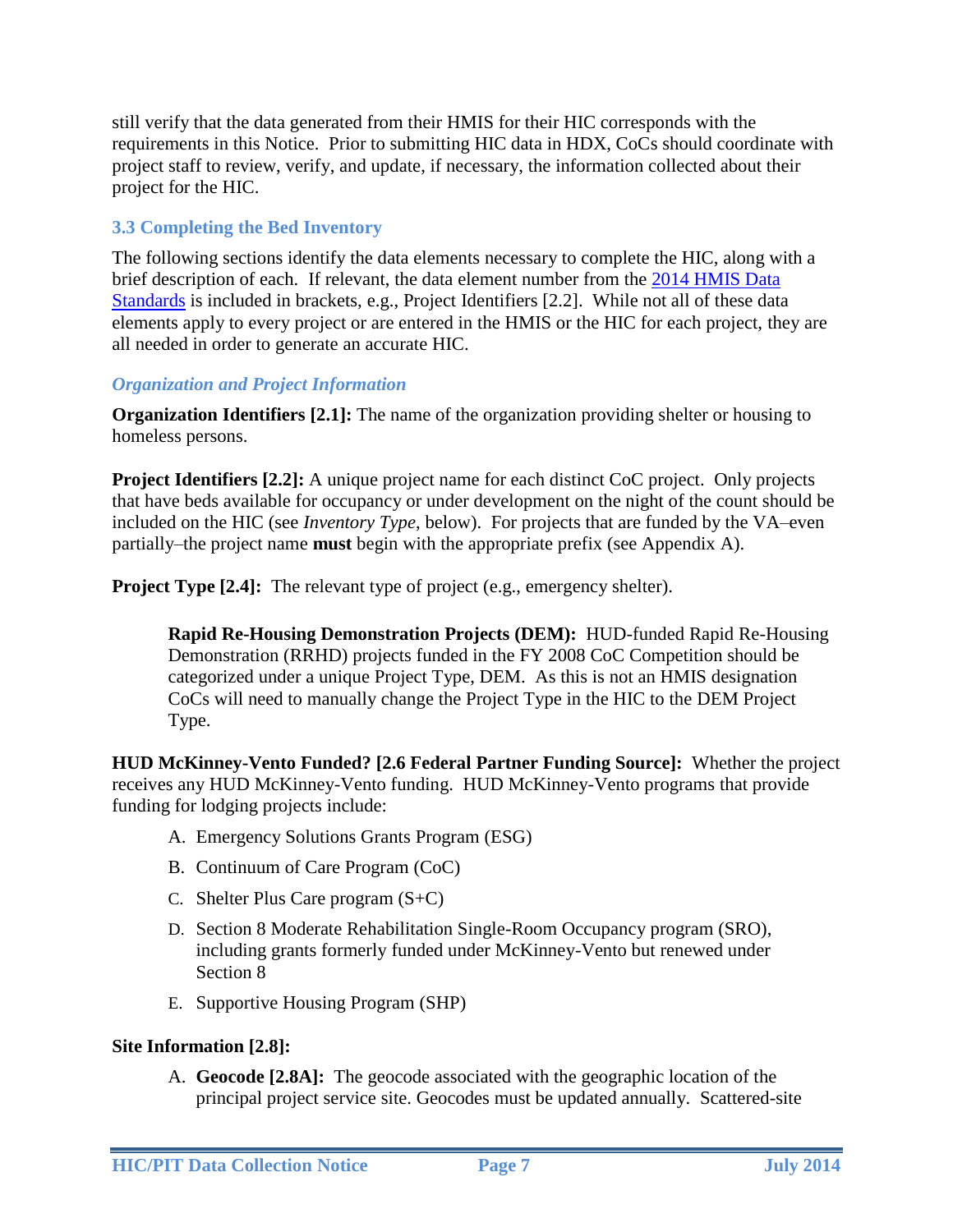housing projects should record the Geocode where the majority of beds are located or where most beds are located as of the inventory update. For scattered-site housing projects operating in a CoC with multiple geocodes, record the geocode where the majority of beds are located or where most beds are located as of the date of the HIC. A list of geocodes can be found at:

[www.onecpd.info/resources/documents/FY2013\\_GeoCodes\\_PPRN.pdf.](http://www.onecpd.info/resources/documents/FY2013_GeoCodes_PPRN.pdf)

B. **Address [2.8A]:** The address associated with the project service site (where most project housing is located in the CoC geographic area), including the street address, city, state, and zip code. Scattered-site housing projects will not have to enter an address but will have to indicate to HUD that they are a scattered site project. Scattered site projects choosing to enter an address should record the address of their administrative office. Victim service providers are exempt from providing this information (see Appendix B for a definition of Victim service provider).

**Target Population A** *(optional)*: The target population served by the project. A population is considered a "target population" if the project is intended to serve that population and at least three-fourths (75 percent) of the clients served by the project fit the target group descriptor. A single project is prohibited from having more than one Target Population A. Projects that do not target specific populations or that have opted not to track Target Population A may leave this data field blank. The table below details Target Population A categories and their descriptions.

| <b>Abbreviation</b> | <b>Description</b>                                                              |
|---------------------|---------------------------------------------------------------------------------|
| <b>SM</b>           | Single Males 18 years old and over                                              |
| <b>SF</b>           | Single Females 18 years old and over                                            |
| <b>SMF</b>          | Single Males and Females 18 years old and over                                  |
| CO                  | Couples Only, No Children                                                       |
| HC                  | Households with Children                                                        |
| <b>SMHC</b>         | Single Males 18 years old and over and Households with Children                 |
| <b>SFHC</b>         | Single Females 18 years old and over and Households with Children               |
| $SMF+HC$            | Single Males and Females 18 years old and over plus Households with<br>Children |
| YM                  | Youth Males under 25 years old                                                  |
| <b>YF</b>           | Youth Females under 25 years old                                                |
| <b>YMF</b>          | Youth Males and Females under 25 years old                                      |

Nothing in the Target Population A table or any other part of these instructions authorizes violating fair housing laws. The Fair Housing Act prohibits discrimination because of race, color, religion, sex, familial status, disability, or national origin. Except where the Act contains an exemption, or a restriction is otherwise authorized by federal statute, housing covered under the Fair Housing Act is prohibited from denying admission because of any protected characteristic, such as sex or familial status.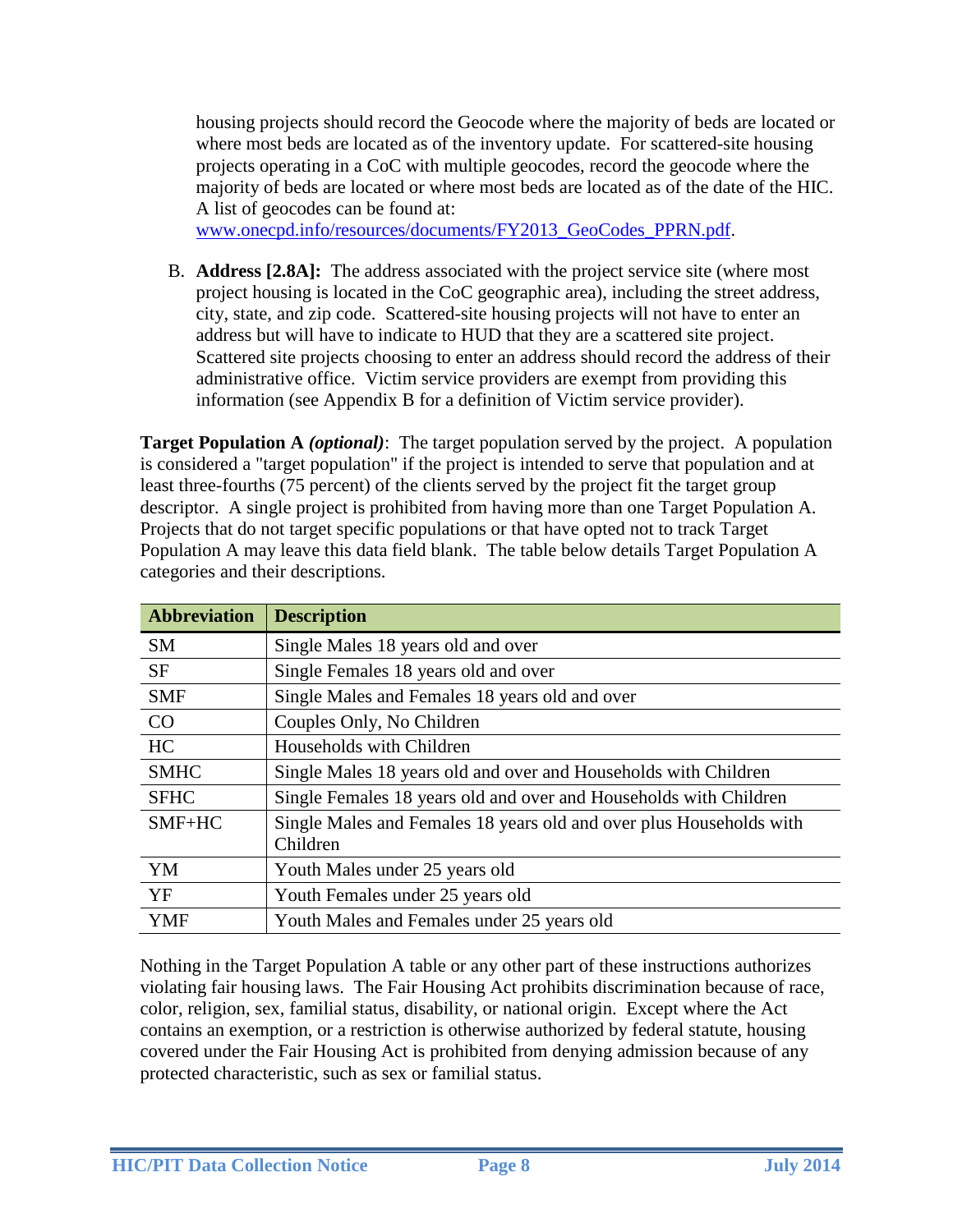**Target Population [2.9]:** The subpopulation served by project, if applicable. A population is considered a "target population" if the project is designed to serve that population and at least three-fourths (75 percent) of the clients served by the project fit the target group descriptor. A single project is prohibited from having more than one Target Population B. Information about project targeting for veterans should be collected at the bed level, per Bed and Unit Inventory data elements below. Note that there might be some projects that serve a target population of domestic violence victims but that do not qualify as a "victim service provider."

| <b>Abbreviation</b> | <b>Description</b>        |
|---------------------|---------------------------|
| DV                  | Domestic violence victims |
| HIV                 | Persons with HIV/AIDS     |
| <b>NA</b>           | Not Applicable            |

## <span id="page-8-0"></span>*Bed and Unit Inventory Information* **[2.7]**

**Inventory Type:** Using **Inventory Start Date [2.7G]** and **Inventory End Date [2.7H]**, identify whether the bed inventory is current, new, or under development.

- A. **Current inventory (C):** Beds and units that were available for occupancy on or before January 31 of the year prior to the count. For example, for the 2015 HIC, beds and units available for occupancy on or before January 31, 2014.
- B. **New inventory (N):** Beds and units that became available for occupancy between February 1 and January 31 of the year of the count. For example, for the 2015 HIC, beds and units available for occupancy between February 1, 2014 and January 31, 2015. Inventory designated as 'New' should represent an increase in capacity for the project from the previous year. In order to appropriately designate inventory type, the CoC must compare the number of beds available at the time of the HIC in the count year with the number of beds that were previously available at the time of the previous year's HIC.
- C. **Under development (U):** Beds and units that were fully funded but not available for occupancy as of January 31 of the year of the count. For example, for the 2015 HIC, beds and units that were fully funded but not available for occupancy as of January 31, 2015. For inventory identified as under development CoCs must also identify whether the bed/unit inventory is expected to be available for occupancy 12 months from January 31 of the previous year. For example, in the 2015 HIC, CoCs must identify whether the bed/unit inventory is expected to be available for occupancy by January 31, 2016.

**Note:** If using HMIS data to generate the HIC, inventory that is under development could be entered into HMIS with an Inventory Start Date [2.7G] in the future that reflects the anticipated availability date; accordingly, inventory that is not yet fully funded should not be included in the HIC and either should not be entered into HMIS or could be entered without an Inventory Start Date in order to enable differentiation.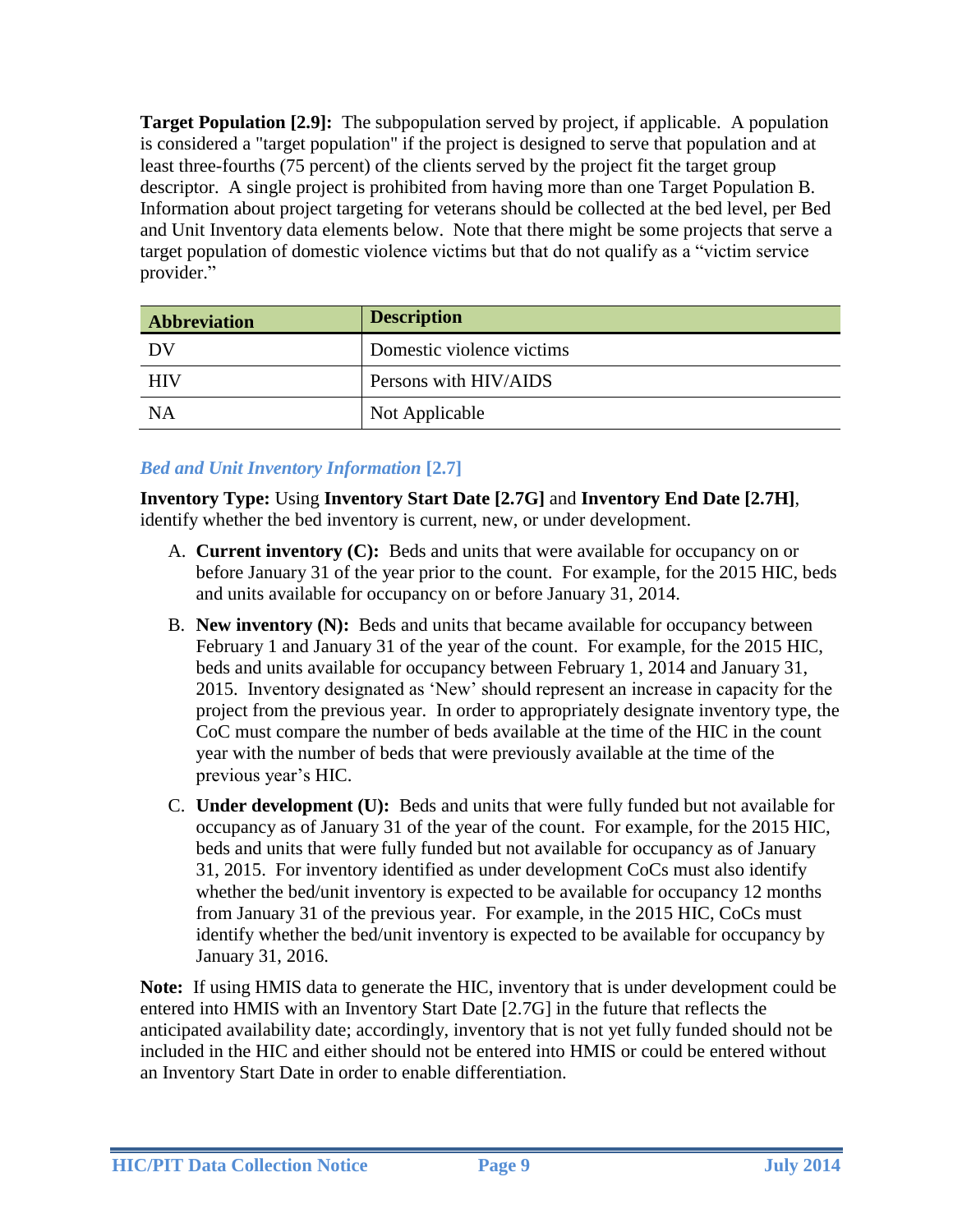**Household Type [2.7B]:** The number of beds and units available for each of the following household types:

- A. **Households without children:** Beds and units typically serving households with adults only. This includes households composed of unaccompanied adults and multiple adults. (Housing covered by the Fair Housing Act cannot deny admission to families with children.)
- B. **Households with at least one adult and one child**: Beds and units typically serving households with (at least) one adult and one child.
- C. **Households with only children:** Beds and units typically serving households composed exclusively of persons under age 18, including one-child households, multi-child households or other household configurations composed only of children. For projects that have inventory designated for use by households with only children, care should be taken to ensure that this inventory is included on the HIC only in the category of households with only children, and not in the category for households with at least one adult and one child.

For projects where the typical use of beds by different household types varies, but where a precise number of beds are not typically being used by a particular type of household, the total number of beds could be distributed among the household types served by the project using one of the following methodologies:

- A. Divide the beds based on how the bed(s) were used on the night of the HIC. If the facility is not at full capacity on the night of the count, then extrapolate the distribution based on the prorated distribution of those who are served on the night of the count.
- B. Divide the beds based on average utilization. For example, a project has 100 beds that could be used by either households with only children or households with at least one adult and one child. If one-half of the beds are used by persons in households with only children on an average night and the other half are used by persons in households with at least one adult and one child, then include 50 beds for households with only children, and for the 50 beds for households with at least one adult and one child in the HIC.
- C. Projects with a fixed number of units but no fixed number of beds can use a multiplier factor to estimate the number of beds (e.g., a program with 30 family units and an average family size of 3 equals 90 beds for households with at least one adult and one child).

**Bed Type [2.7C]** *(Emergency Shelter Only)***:** The Bed Type describes the type of beds offered by emergency shelter projects according to the following:

- A. **Facility-based:** Beds (including cots or mats) located in a residential homeless assistance facility dedicated for use by persons who are homeless.
- B. **Voucher:** Beds located in a hotel or motel and made available by the homeless assistance project through vouchers or other forms of payment.
- C. **Other:** Beds located in a church or other facility not dedicated for use by persons who are homeless.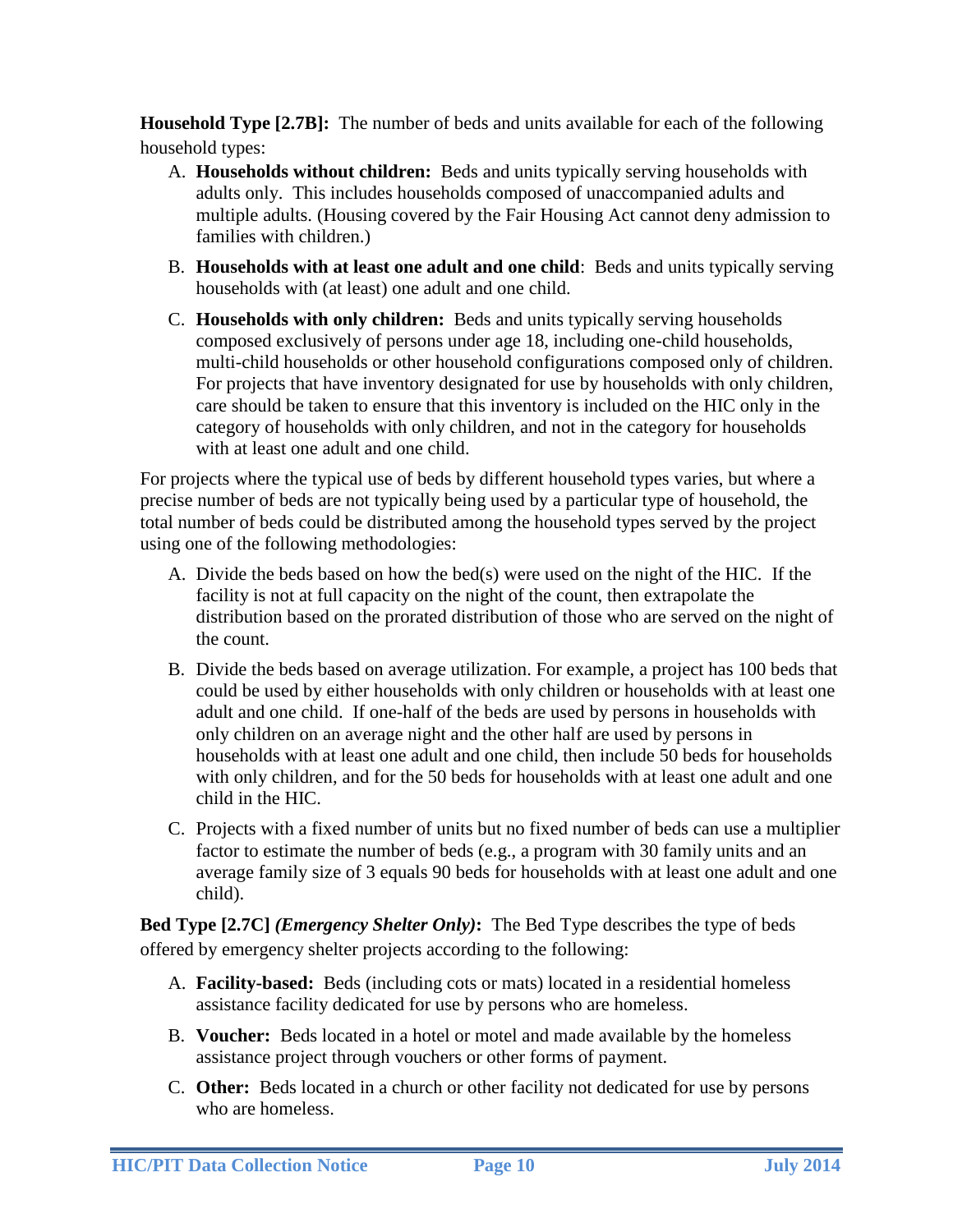**Bed and Unit Availability [2.7D] (***Emergency Shelter Only***):** Whether the beds and units are available on a planned basis year-round, seasonally (during a defined period of high demand), or on an ad hoc or temporary basis as demand indicates.

- A. **Year-Round Beds/Units:** Year-round beds and units are available on a year-round basis.
- B. **Seasonal Beds** *(Emergency Shelter Only):* Seasonal beds are not available yearround, but instead are available on a planned basis, with set start and end dates, during an anticipated period of higher demand. For the HIC, identify only the total number of seasonal beds available for occupancy on the night of the inventory count.
- C. **Overflow Beds** *(Emergency Shelter Only)***:** Overflow beds are available on an ad hoc or temporary basis during the year in response to demand that exceeds planned (year-round or seasonal) bed capacity. For the HIC, identify the total number of overflow beds that were available for occupancy on the night of the inventory count. If there is no fixed number of overflow beds, CoCs may instead report the number of overflow beds that were occupied on the night of the inventory count.

**Bed Inventory [2.7E]:** The total number of beds available for occupancy on the night of the inventory count. For all of the relevant project types other than rapid re-housing, CoCs must include all of the dedicated homeless beds and units available for homeless persons on the date of the inventory count whether beds are new, current, or under development, regardless of whether the project participates in HMIS or receives HUD funding, and regardless of whether the bed was occupied.

- A. **Emergency shelter projects:** CoCs must identify the number of beds that are available year-round, on a seasonal basis, or as overflow, per the instructions above.
- B. **Rapid re-housing projects:** On any given night, a RRH project will have current participants who are still homeless (e.g., staying in an emergency shelter) and seeking permanent housing and participants who have located and are residing in permanent housing. *For the HIC, RRH project beds and units are equivalent to the number of permanent housing beds and units occupied by RRH participants on the night of the count and for which the RRH project is providing rental assistance (from any source).*

CoCs should count RRH beds and units based on the actual number of current project participants who are:

- (1) actively enrolled in the project on the night of the inventory count;
- (2) no longer homeless and are in permanent housing on the night of the inventory count [**4.17 Residential Move-In Date** could be used to identify RRH participants who have moved into permanent housing]; and
- (3) receiving rental assistance from the RRH project.
- C. **VA Supportive Services for Veteran Families (SSVF) projects only:** SSVF projects may offer both homelessness prevention and rapid re-housing assistance and may intermingle participants in the same project in HMIS. Therefore, CoCs must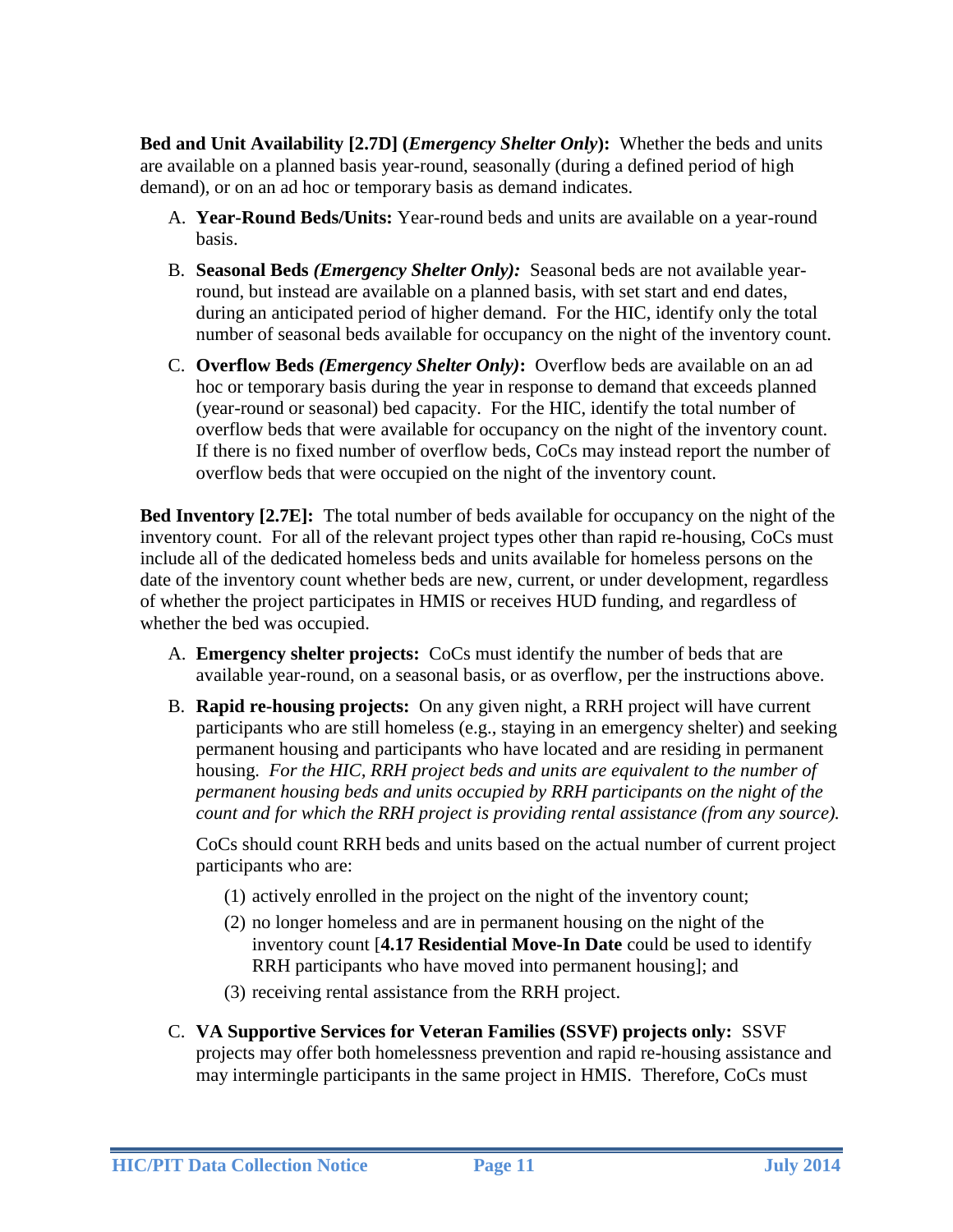also limit SSVF RRH project inventory to participants whose Housing Status at program entry is "Category 1 – Homeless."

D. **Projects serving runaway and homeless youth:** CoCs must exclude beds that are dedicated for persons who are wards of the state, including children who are in foster care or who are otherwise under government custody or supervision. If beds are not specifically dedicated, then the CoC must pro-rate beds based on use on the night of the count or pro-rate based on average utilization.

**Chronic Homeless Bed Inventory [2.7E]** *(Permanent Supportive Housing Only)***:** The number of PSH beds that are dedicated to house chronically homeless persons, including members of chronically homeless families. A dedicated bed is a bed that must be filled by a chronically homeless person who qualifies for the project unless there are no chronically homeless persons located within the geographic area who qualify. The number of beds for chronically homeless persons is a subset of the total PSH bed inventory for a given project and must be equal to or less than the total bed inventory (see Appendix B for key terms).

**Veteran Bed Inventory [2.7E]:** The number of beds that are dedicated to house homeless veterans and their families. A dedicated bed is a bed that must be filled by homeless veterans and their families who qualify for the project unless there are no homeless veterans and their families located within the geographic area who qualify. The number of beds for veterans is a subset of the total bed inventory for a given project and must be equal to or less than the total bed inventory (see Appendix B for key terms).

**Youth Bed Inventory [2.7E]:** The number of beds that are dedicated to house homeless youth, including parenting youth and unaccompanied youth. A dedicated bed is a bed that must be filled by a homeless youth who qualifies for the project unless there are no homeless youth located within the geographic area who qualify. The number of beds for youth is a subset of the total bed inventory for a given project and must be equal to or less than the total bed inventory (see Appendix B for key terms). Additionally, CoCs will need to identify if the beds are dedicated to serve only children under 18, only young adults ages 18 to 24, or persons up to 24 (i.e., both children under 18 and young adults 18 to 24). If a project is intended to serve anyone up to 24, even if it has an earlier cutoff age (i.e., up to age 21) that project should indicate that it serves only young adults ages 18 to 24 or persons up to 24, depending on the lower age limit of persons the beds are dedicated to serve.

Unit Inventory [2.7G]: The total number of units available for occupancy on the night of the inventory count. Projects that do not have a fixed number of units (e.g., a congregate shelter program) may record the bed inventory, the number of residential facilities operated by the program, or the number of rooms used for overnight accommodation. For RRH projects, see instructions under Bed Inventory above.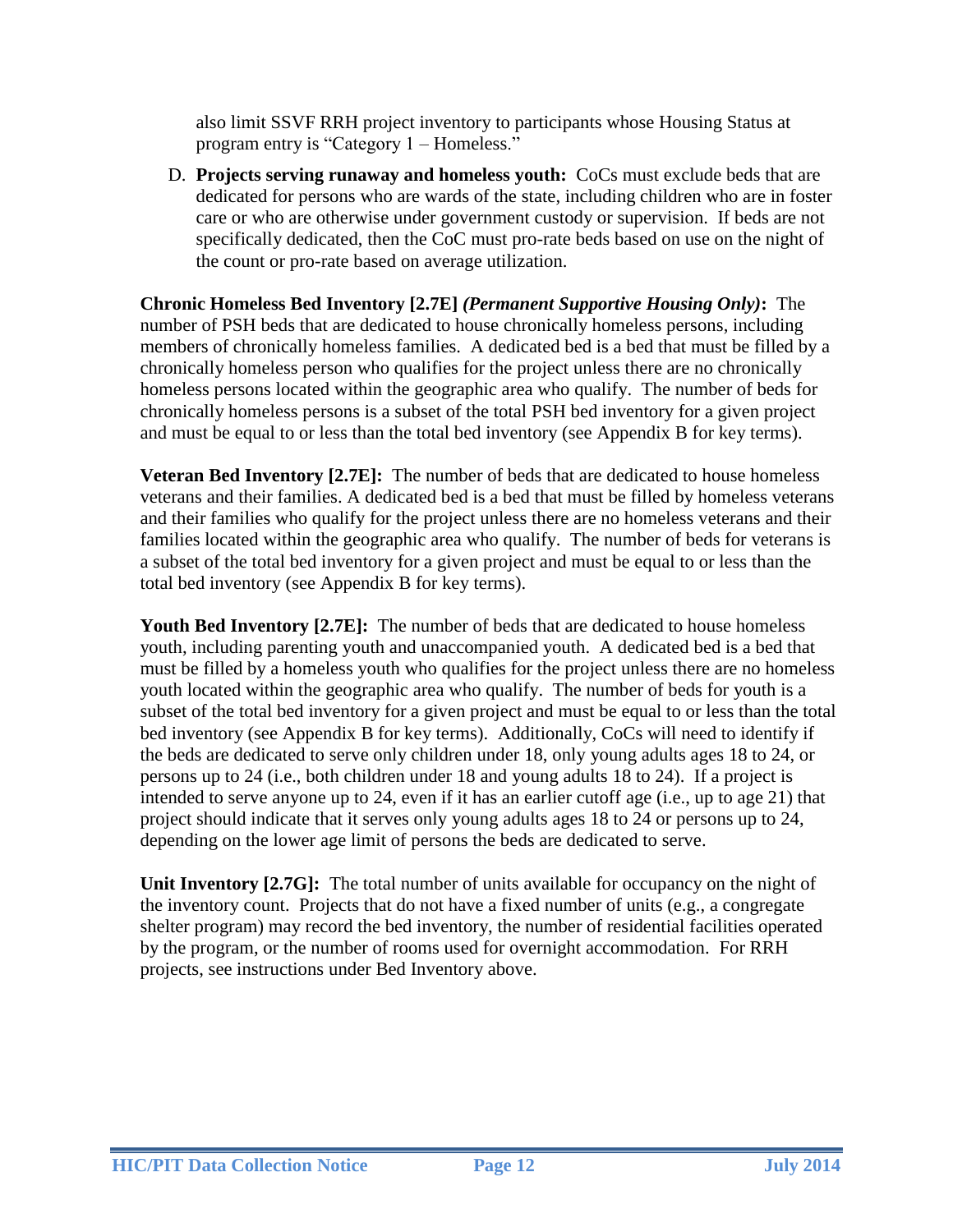#### **Counting VASH Vouchers**

CoCs must count the total number of VASH vouchers available for use on the night of the HIC and PIT count, regardless of whether the voucher is presently being used. Vouchers are designated for use in a particular geographic location. CoCs should contact their local public housing authority or VA medical center that administers the VASH vouchers to determine the total number of vouchers available in the CoC. When a single project operates in multiple CoCs, each CoC should have project descriptor data pertaining to that project in their HMIS; beds should be apportioned according to which CoC the housing units assisted by the vouchers are physically located in.

**HMIS Participating Beds [2.7I]:** The number of beds participating in HMIS on the date of the HIC by household type. The number of HMIS participating beds must be identified for year-round, seasonal, and overflow beds. **A bed is considered "an HMIS participating bed" if the project makes a reasonable effort to record all universal data elements on all clients served in that bed and discloses that information through agreed upon means to the HMIS Lead Agency at least once annually.** For projects that serve a mixed population without a fixed number of beds per household type, record participating beds according to the Household Type instructions above.

## <span id="page-12-0"></span>*Projects That Operate In More Than One CoC*

### **Continuum of Care Code [2.3]**

CoC codes are published annually by HUD in the CoC Program NOFA and are associated with specific geographic areas. In some cases a project might operate in more than one CoC (e.g., some ESG projects and projects funded by non-HUD sources). The 2014 HMIS Data Standards require that HMIS' allow for multiple codes to be selected per project when projects operate in multiple CoCs but only enter data in one CoC's HMIS. In such cases, the **Client Location [3.16]** data element must be used to associate each client with the correct CoC where they are being assisted. Ordinarily, projects that are physically located in multiple CoCs must be recorded as a distinct project within each CoC's HMIS. Until this capacity is completely available, each CoC should have project descriptor data pertaining to that project recorded in the HMIS serving the CoC; beds should be apportioned between the CoCs based on their physical locations as of the date of the HIC.

Beds with an Inventory Type of 'Under development' must be divided between CoCs based on location of projected use, if that information is available. If information about the location of projected use is not available, all of the beds may be allocated to the CoC in which the project principal service site or administrative office is located.

CoCs must note that projects funded under the CoC Competition are awarded for specific geographic areas and the projects are limited to the areas identified and approved in their Project Application, except for tenant-based rental assistance where a victim of domestic violence might move out of the area and continue to receive their rental assistance. ESG recipients might fund activities outside their boundaries (potentially in more than one CoC's geography) if the activities benefit the ESG recipients' population.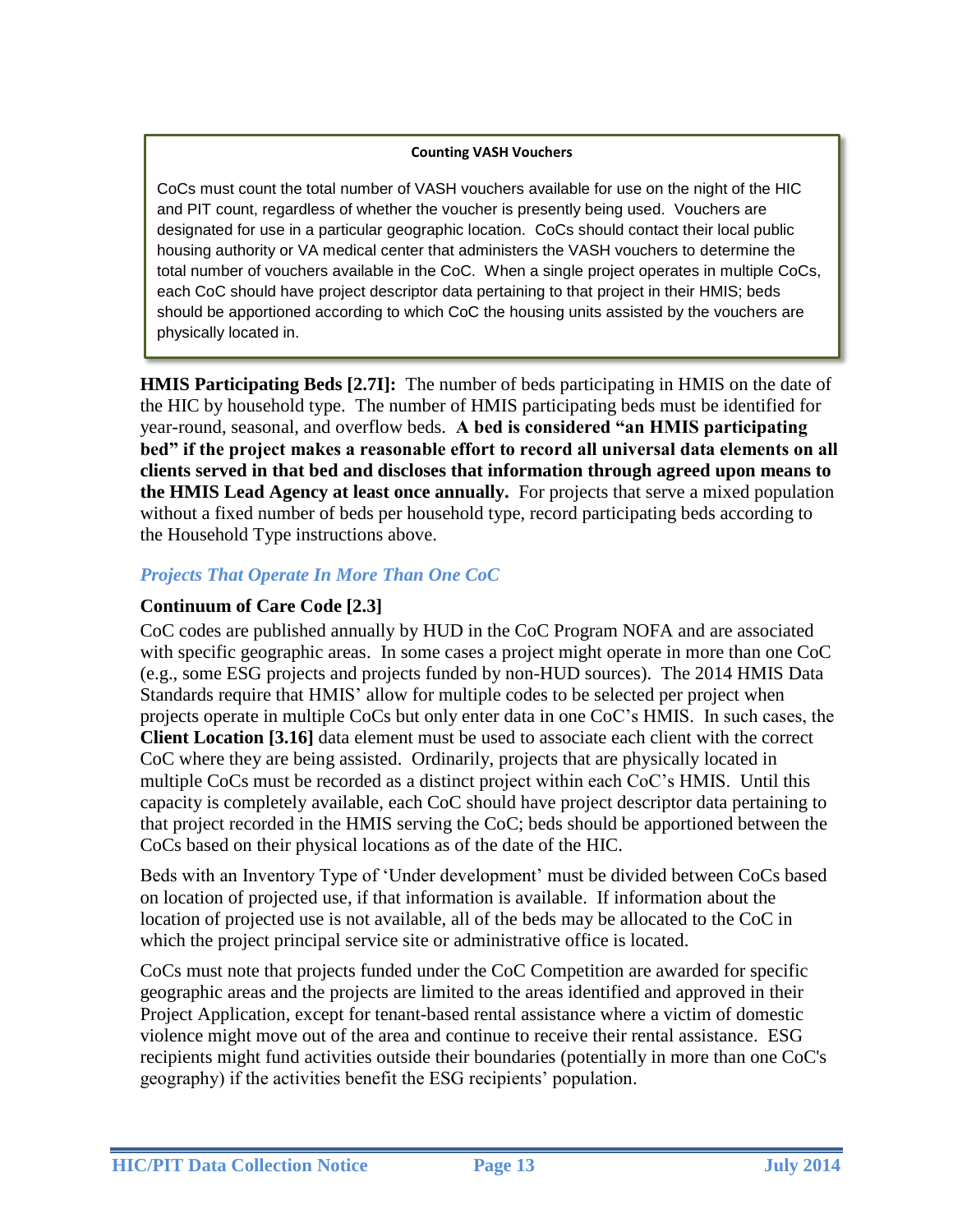### <span id="page-13-0"></span>**3.4 Point-in-Time Counts for Each Project**

Each project recorded in the HIC must provide a PIT count. This number should be the unduplicated number of persons served on the night of the count in the beds reported for the project. This includes all persons who entered the project on or before the date of the HIC and PIT count, and who are either still in the project or exited after the date of the count. Although rapid re-housing and PSH projects are not included in the CoC-wide PIT count of homeless persons who are sheltered and unsheltered, all rapid re-housing and PSH projects must provide a PIT count for the HIC.

#### Sheltered Person Counts on the HIC and PIT **Must** Be Equal

It is important for CoCs to closely coordinate their HIC and PIT counts and report only those persons who are considered homeless and staying in an emergency shelter, transitional housing, or Safe Haven project identified on the HIC. The total number of persons reported in all emergency shelter, transitional housing, and Safe Haven projects on the HIC *must* match the total number of sheltered persons reported in the PIT Population tab in the HDX.

As discussed earlier, the HIC and the PIT are integrally related. The sum total number of persons reported in emergency shelter, Safe Havens, and transitional housing projects in the PIT fields of the HIC **must match** the sum total of sheltered persons reported in the PIT count. Additionally, CoCs should conduct their annual housing inventory based on the CoC's designated PIT count night and should conduct their annual housing inventory as close as possible to the designated PIT count night. Any discrepancies between the sum total number of sheltered persons counted on the HIC and the number of sheltered persons counted on the PIT will result in a validation error requiring the CoC to make corrections.

HUD strongly encourages the use of HMIS data to generate these counts for projects with 100 percent of beds participating in HMIS. CoCs must verify with project staff that HMIS data is complete and correct for the night of the HIC and PIT count, and that Project Entry and Project Exit Dates have been entered for all persons who entered or exited on or before the date of the count.

### <span id="page-13-1"></span>**3.5 Unmet Need**

Every CoC must report the level of unmet need for homeless assistance that exists in their community. To complete unmet need estimates, it is necessary for CoCs to know the total number of existing emergency shelter, transitional housing, Safe Haven and permanent housing beds dedicated for people who are homeless; as well as the number of beds that are under development. In addition, the CoC should determine the number of unused rapid re-housing slots and vacant beds on the night of the HIC. More guidance on using this information to determine the CoC's unmet need can be found on the HUD OneCPD website.

### <span id="page-13-2"></span>**4. POINT-IN-TIME COUNT REQUIREMENTS**

Under Section 578.7 of the CoC Program interim rule, CoCs must plan and conduct, at least biennially, a Point-in-Time Count of homeless persons within the geographic area. Section 578.3 of the CoC Program interim rule defines *Point-in-Time Count* as a "count of sheltered and unsheltered homeless persons carried out on one night in the last 10 calendar days of January or at such other time as required by HUD." **CoCs are required to conduct a PIT count at least biennially**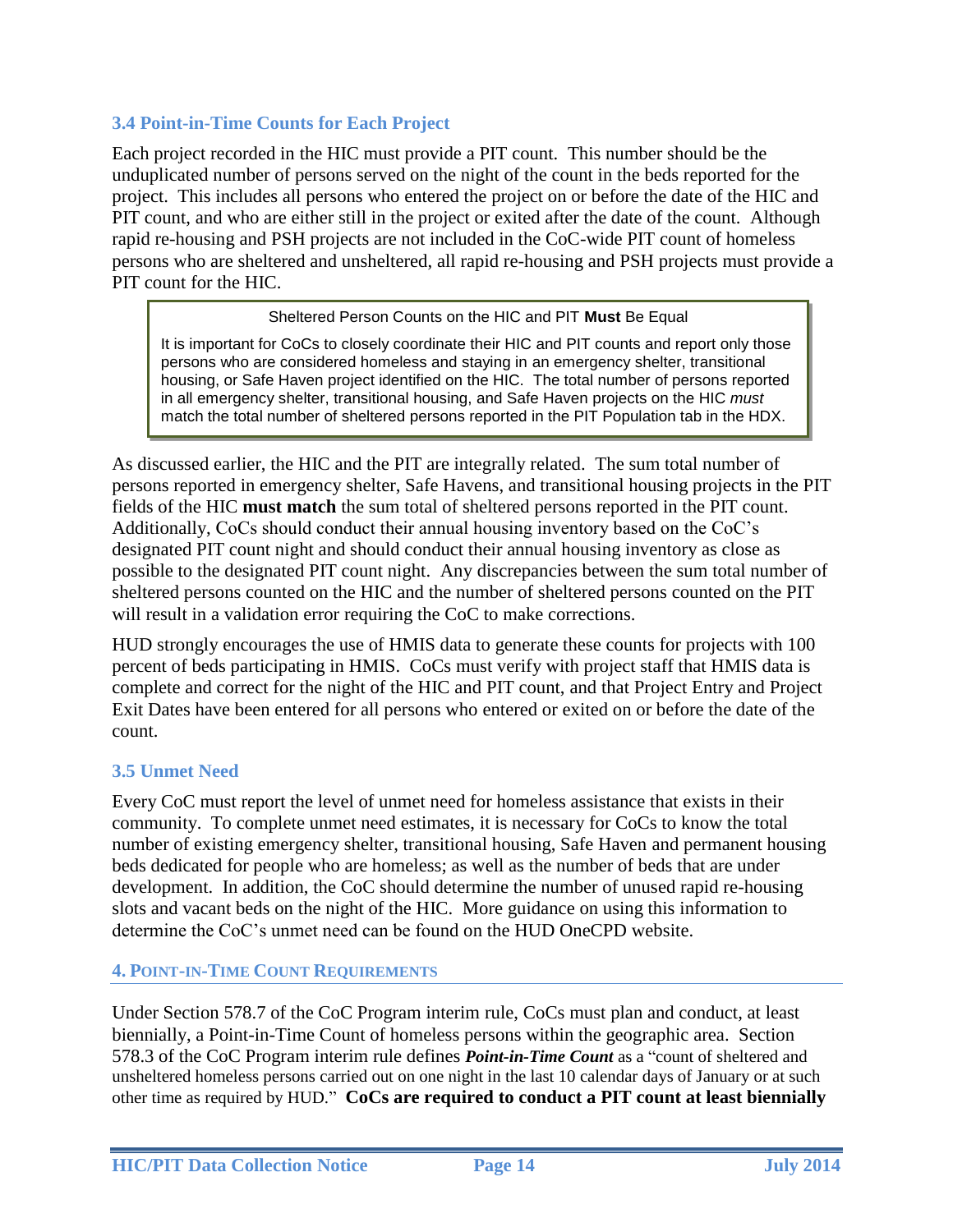**during the last 10 days of January.** CoCs that are considering performing their required PIT count outside of the last 10 days of January must request a PIT count date exception from HUD. No HUD permission or exception is required for CoCs to conduct supplemental PIT counts.

CoCs are required to submit their PIT data through the [HUD HDX website.](http://www.hudhdx.info/) Additionally, CoCs must provide PIT count data to the entity responsible for the Consolidated Plan jurisdiction(s) located within the CoC, when requested. This includes providing PIT count data at the geocode level for each jurisdiction required to report PIT count data in the Consolidated Plan. There could be one or more Consolidated Plan jurisdictions a CoC covers. In turn, HUD expects states and entitlement communities responsible for completing Consolidated Plans to participate in the PIT count.

The PIT count should be completed using unduplicated counts or statistically reliable estimates of homeless persons in sheltered and unsheltered locations on a single night. **HUD requires that PIT counts be conducted in compliance with HUD counting standards and related methodology guidance**, as described in HUD's *Point-in-Time Count Methodology Guide* available on HUD's OneCPD Resource Exchange. HUD standards and related methodology guidance for PIT counts have been updated in the Point-in-Time Count Methodology Guide and CoCs should refer to the Guide for counting methodology guidance.

Compliance with HUD standards could result in a more accurate and, potentially, higher or lower PIT count than in the past. CoCs will have the ability to explain changes in PIT counts that are due to methodology improvements in the CoC Program competition application and HUD will take such changes into account in the application review and scoring process. Questions about whether your community's counting methodologies meet HUD's requirements as outlined in the guidance should be submitted to [Ask A Question.](https://www.onecpd.info/ask-a-question/)

The following sections detail PIT data collection requirements for CoCs.

## <span id="page-14-1"></span><span id="page-14-0"></span>**4.1 People Who Should be Included in the PIT**

# *Sheltered Count*

CoCs should include all individuals or families who meet the criteria in paragraph  $(1)(ii)$  of the homeless definition in 24 CFR 578.3. This includes individuals and families *"living in a supervised publicly or privately operated shelter designated to provide temporary living arrangement (including congregate shelters, transitional housing, and hotels and motels paid for by charitable organizations or by federal, state, or local government programs for low-income individuals)"* on the night designated for the count. This includes persons residing in Safe Haven projects. **RRH is considered permanent housing**. However, homeless households currently residing on the street, in an emergency shelter, transitional housing, or Safe Haven, but who are also enrolled in a RRH project and awaiting placement should be counted based on where they resided on the night of the count. For example, a person residing in an emergency shelter and being assisted by a RRH project to obtain housing must be counted in the PIT count for the emergency shelter. RRH assisted households who are still unsheltered on the night of the count (e.g., staying in an encampment and being assisted by a RRH project to obtain housing) must be included as part of the unsheltered count.

For a detailed listing of all projects to include in the PIT count, please see Appendix A.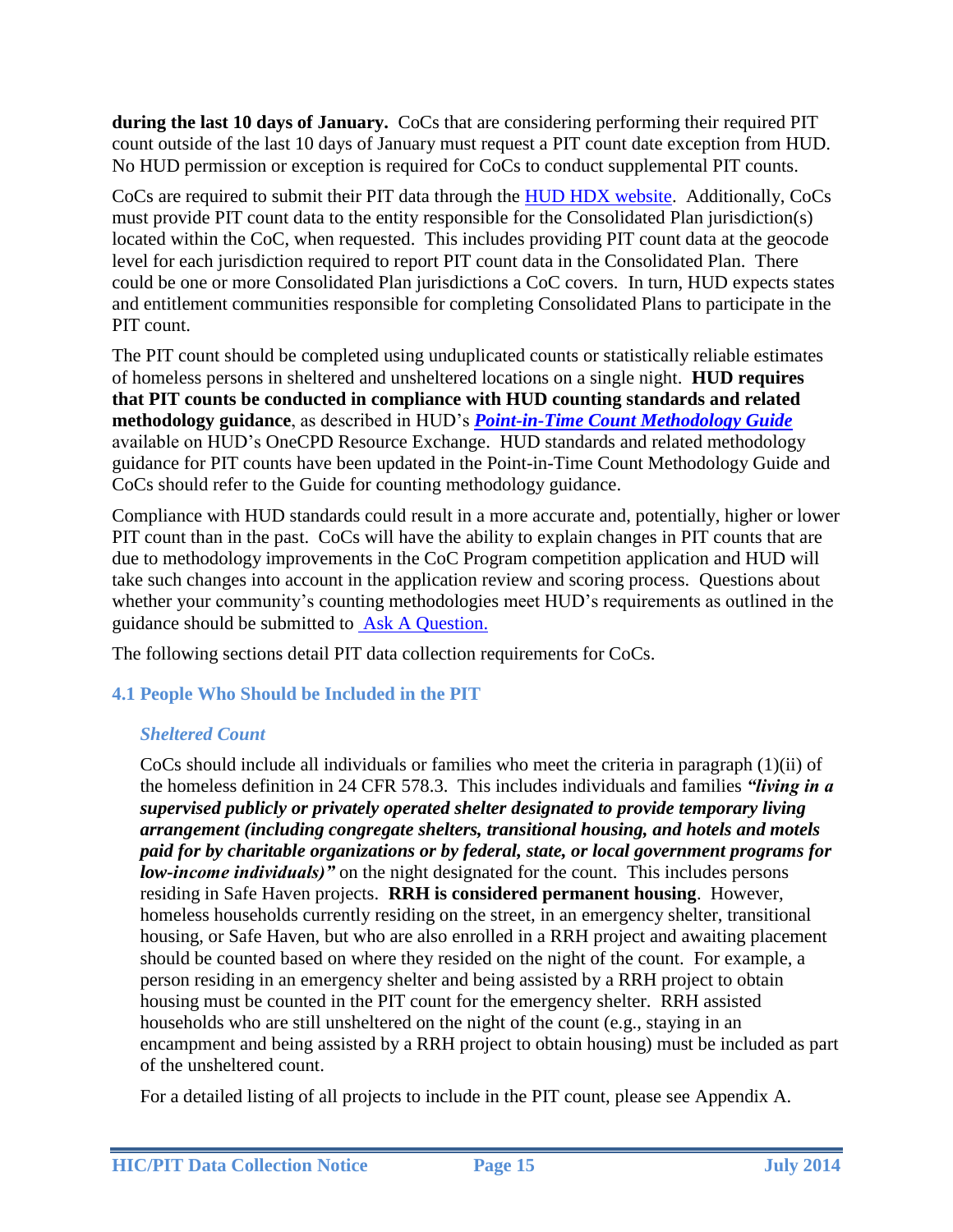### <span id="page-15-0"></span>*Unsheltered Count*

CoCs should include all individuals or families who meet the criteria in paragraph (1)(i) of the homeless definition in 24 CFR 578.3. This includes individuals and families *"with a primary nighttime residence that is a public or private place not designed for or ordinarily used as a regular sleeping accommodation for human beings, including a car, park, abandoned building, bus or train station, airport, or camping ground"* on the night designated for the count.

### <span id="page-15-1"></span>**4.2 People Who Should NOT be Included in the PIT**

Persons residing in the following settings on the night of the count are prohibited from being included in the sheltered or unsheltered PIT count:

- A. Persons residing in PSH programs, including persons housed using HUD Veterans Affairs Supportive Housing (VASH) vouchers.
- B. Persons residing in RRHD projects, funded in the FY2008 CoC Competition.
- C. Persons counted in any location not listed on the HIC (e.g., staying in projects with beds/units not dedicated for persons who are homeless).
- D. Persons temporarily staying with family or friends (i.e., "doubled-up" or "couch surfing").
- E. Persons residing in housing they rent or own (i.e., permanent housing), including persons residing in rental housing with assistance from a RRH project on the night of the count.
- F. Persons residing in institutions (e.g., jails, juvenile correction facilities, foster care, hospital beds, detox centers).

## <span id="page-15-2"></span>**4.3 The Timing of the PIT Count**

A critical step to ensuring that the same number of persons are reported on the HIC and the PIT is to conduct both counts during the same time period. HUD requires that CoCs identify the date on which the count was conducted; however, the term 'night' signifies a single period of time from sunset to sunrise, which spans two actual dates. The 'night of the count' begins at sunset on the date of the count and ends at sunrise on the following day, as shown in the illustration below.

**night** */nīt/* (noun) 1. The period of darkness in each 24 hours; the time from sunset to sunrise. 2. This is the interval between 2 days.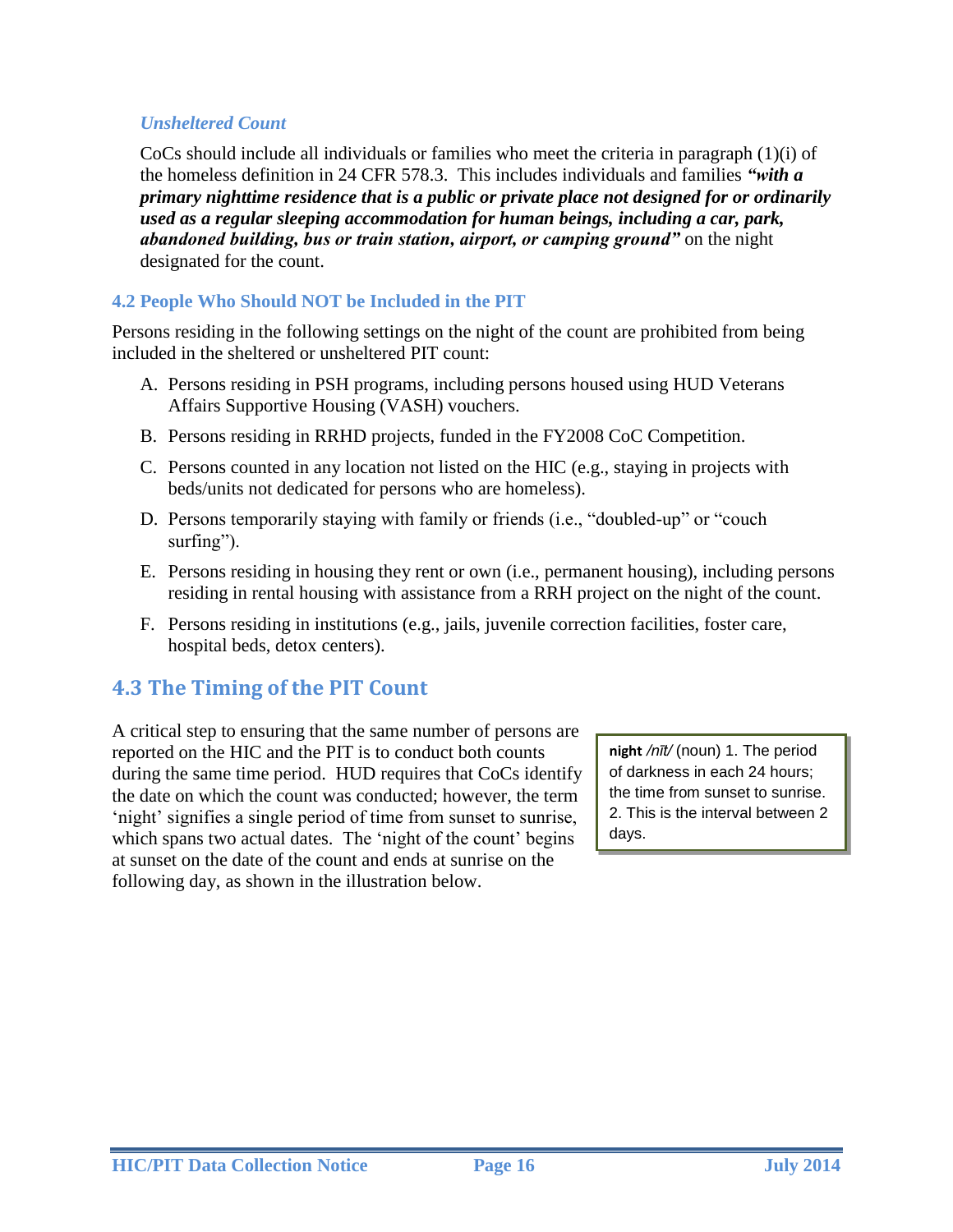### **The Night of the Count - Illustrated**



Often, CoCs conduct unsheltered counts at times that could be generally referred to as 'the middle of the night.' For example, before sending individuals conducting the unsheltered count out at 3 a.m. in January, it is important to identify that if 'the date of the count' is January 25, then 'the night of the count' starts at sunset on January 25, and ends at sunrise by January 26 – so while the date of the count is January 25, the unsheltered count might actually be conducted on the following date. For the sheltered count, include all persons who:

- A. Entered on or before the date of the count; and
- B. Exited after the date of the count (or have not yet exited).

### <span id="page-16-0"></span>**4.4 Population Data**

As in prior years, CoCs must collect and report information on the demographic characteristics of all people reported as sheltered or unsheltered, including household type, gender, race, and ethnicity. Since CoCs are unlikely to have demographic data from all people included in the PIT count, CoCs might have to estimate characteristics for some people. Such estimates must adhere to HUD's minimum standards for PIT counts, as explained in HUD's *Point-in-Time Count Methodology Guide*.

CoCs must provide demographic data for both sheltered and unsheltered persons according to the following three household types:

- A. **Persons in households with at least one adult and one child.** This category includes households with one adult and at least one child under age 18.
- B. **Persons in households without children.** This category includes single adults, adult couples with no children, and groups of adults.
- C. **Persons in households with only children.** This category includes persons under age 18, including children in one-child households, adolescent parents (under age 18) and their children, adolescent siblings, or other household configurations composed only of children.

CoCs must report the total number of persons and households, by age category, for each household type, per below.

- A. Persons in households with at least one adult and one child:
	- (1) The number of children under age 18;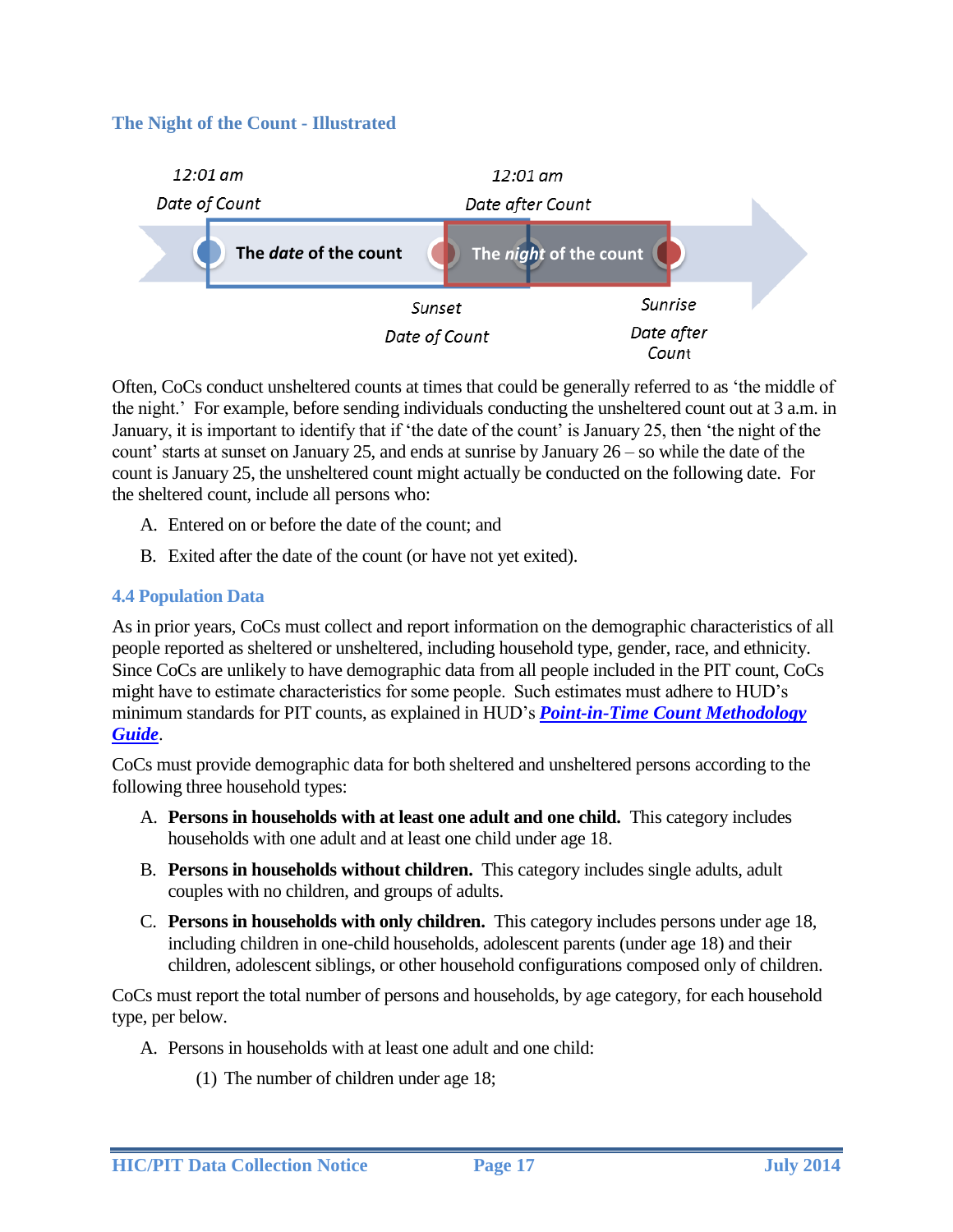- (2) The number of young adults ages 18 to 24; and
- (3) The number of adults over age 24.
- B. Persons in households without children:
	- (1) The number of young adults ages 18 to 24; and
	- (2) The number of adults over age 24.

CoCs must report data on the gender, race, and ethnicity for all sheltered and unsheltered persons. Please note that for race, persons should be counted in each race category they identify for themselves. People should only be counted under "multiple races" if they are also counted in at least two race categories.

CoCs must also collect and report data on veterans, including the total number of veteran households, the total number of veterans, the total number of persons in veteran households, and the gender, race, and ethnicity of veterans. A "veteran household" includes households with one or more veterans who might be presenting with other persons. Please note that data for the gender, race, and ethnicity of non-veterans in veteran households will only be reported under 'All Households' population data in Appendix C.

Beginning in 2015, CoCs must report data on persons in Youth Households, including the gender, race, and ethnicity for parenting youth and unaccompanied youth, as outlined in Appendix C. Parenting youth are youth who identify as the parent or legal guardian of one or more children who are present with or sleeping in the same place as that youth parent, where there is no person over age 24 in the household Unaccompanied youth are persons under age 25 who are not presenting or sleeping in the same place as their parent or legal guardian, including:

- A. single youth;
- B. youth couples; and
- C. groups of youth presenting as a household.

Veterans and parenting youth and unaccompanied youth data is a subset of the "All Households" data and should still be included in the "All Households" data.

Appendix C illustrates the population data reporting requirements in a table for reference.

### <span id="page-17-0"></span>**4.5 Subpopulation Data**

CoCs must collect and report counts of specific subpopulations among sheltered and unsheltered persons according to the chart below. *Subpopulation data should be limited to adults, with the exception of persons in chronically homeless families.* Reporting on the number of sheltered and unsheltered victims of domestic violence will continue to be optional. Beginning in 2015, CoCs must report the number of chronically homeless veterans and persons in chronically homeless veteran families. Chronically homeless veteran data is a subset of the chronically homeless subpopulation data and should still be included in the chronically homeless subpopulations data. .

To ensure accurate data collection, HUD requires that CoCs collect subpopulation data consistent with the definitions in Appendix B and in compliance with HUD counting standards. This allows CoCs and HUD to accurately measure progress against *[Opening Doors: Federal Strategic Plan to](http://www.usich.gov/opening_doors/)  [Prevent and End Homelessness](http://www.usich.gov/opening_doors/)*.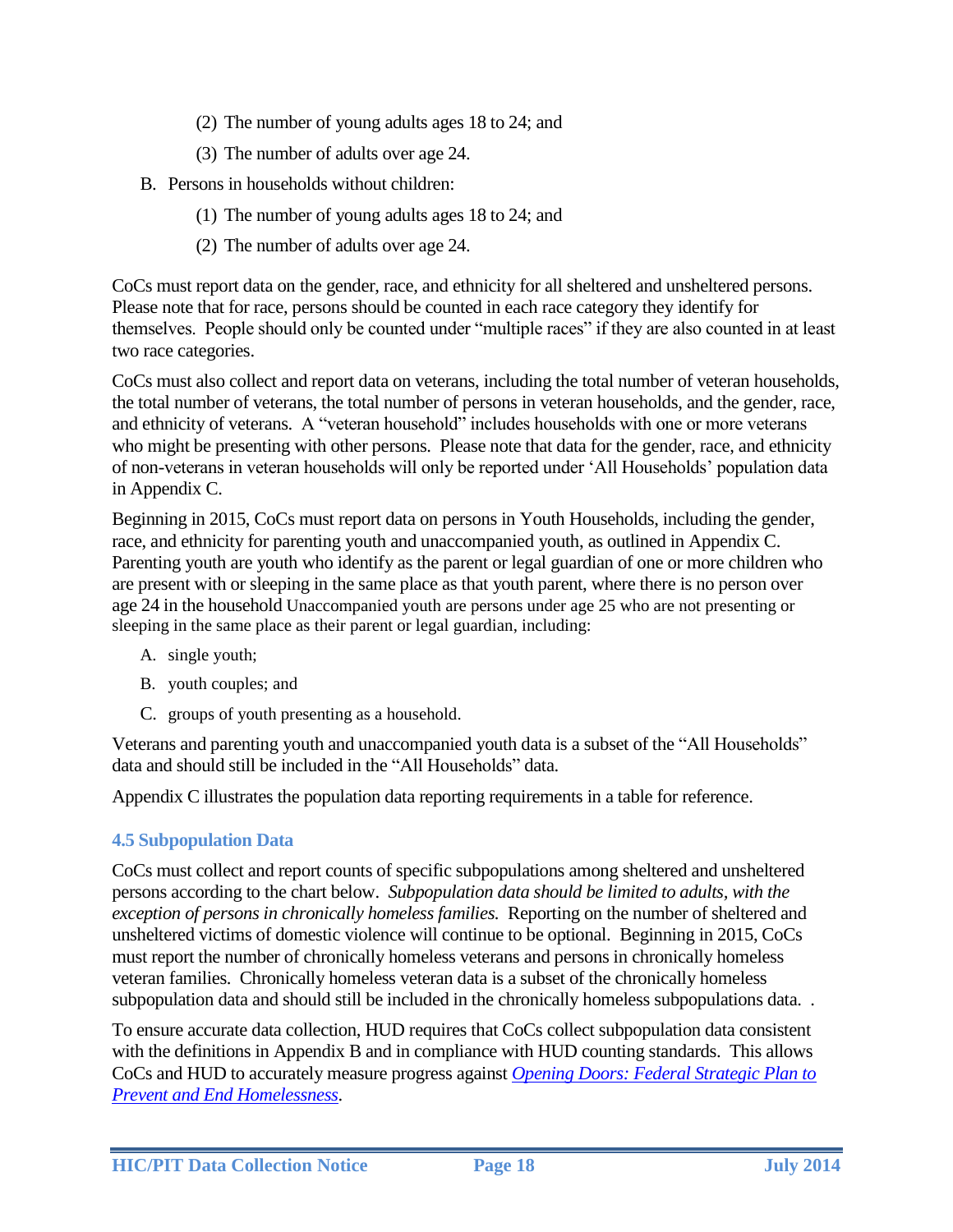For purposes of collecting data regarding disability status for reporting purposes only, in which data collection regarding disability is unrelated to program eligibility requirements, CoCs must ensure:

- A. Volunteers administering the survey know that it is completely voluntary whether persons respond to questions about disability status, and
- B. Persons being surveyed are informed prior to responding to any disability question that their response is voluntary and that their refusal to respond will not result in a denial of service.

No questions should be posed regarding the nature or severity of the person's disability (e.g., medical and health information). Where information is necessary to establish that an individual fits into a particular subpopulation of homeless (e.g., chronically homeless) the individual should be apprised of the criteria and asked whether he or she meets the definition.

| т тт баррораланон Баш                                                             |                                                 |                                                   |
|-----------------------------------------------------------------------------------|-------------------------------------------------|---------------------------------------------------|
| <b>Subpopulation Type</b>                                                         | <b>Required for</b><br><b>Sheltered Persons</b> | <b>Required for</b><br><b>Unsheltered Persons</b> |
| <b>Chronically Homeless Individuals</b>                                           |                                                 |                                                   |
| <b>Chronically Homeless Families</b>                                              |                                                 |                                                   |
| Persons in Chronically Homeless<br><b>Families</b>                                | $\checkmark$                                    | ✓                                                 |
| <b>Chronically Homeless Veteran</b><br>Individuals                                |                                                 |                                                   |
| <b>Chronically Homeless Veteran</b><br><b>Families (Total Number of Families)</b> |                                                 |                                                   |
| Persons in Chronically Homeless<br><b>Veteran Families</b>                        |                                                 |                                                   |
| <b>Adults with a Serious Mental Illness</b>                                       |                                                 |                                                   |
| Adults with a Substance Use Disorder                                              |                                                 |                                                   |
| Adults with HIV/AIDS                                                              |                                                 |                                                   |
| <b>Victims of Domestic Violence</b>                                               | Optional                                        | <i>Optional</i>                                   |

**PIT Subpopulation Data**

Appendix D illustrates the subpopulation data reporting requirements in a table for reference.

### <span id="page-18-0"></span>**4.6 Using HMIS Data for the PIT**

CoCs are strongly encouraged to use HMIS to generate PIT data for projects with 100 percent of their beds participating in HMIS. Before submitting data, CoCs should verify with project staff that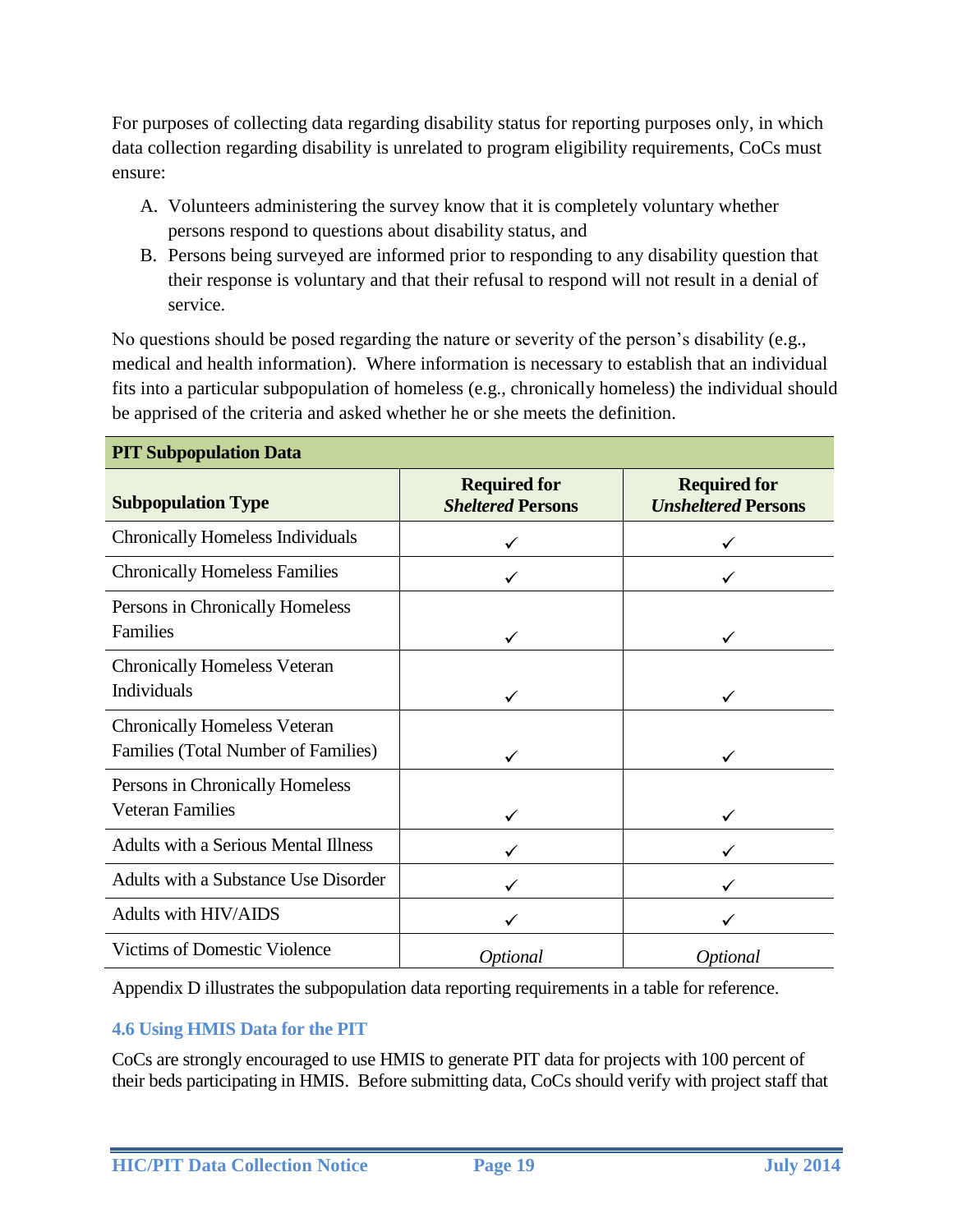HMIS data is complete and correct for the night of the PIT count and that exit dates have been entered for all persons who exited the project on or before the date of the PIT.

## <span id="page-19-1"></span><span id="page-19-0"></span>**4.7 PIT Count Date Exception**

Per Sections 578.3 and 578.7 of the CoC Program interim rule, CoCs must conduct their PIT count in the last 10 calendar days of January or at such other time as required by HUD. CoCs may request an exception to the required timeline for good cause. If HUD grants an exception to conducting the PIT count within the last 10 days of January, HUD usually requires that the count be conducted within the last 10 days of February.

Good cause for an exception includes:

- A. A longstanding tradition for performing such a count at a date between December 1 and March 31;
- B. Unanticipated inclement weather (e.g., snow storm, hurricane, tornado) and other natural disasters; and
- C. Other reasons HUD deems would have a negative impact on the accuracy and completeness of a CoC's count.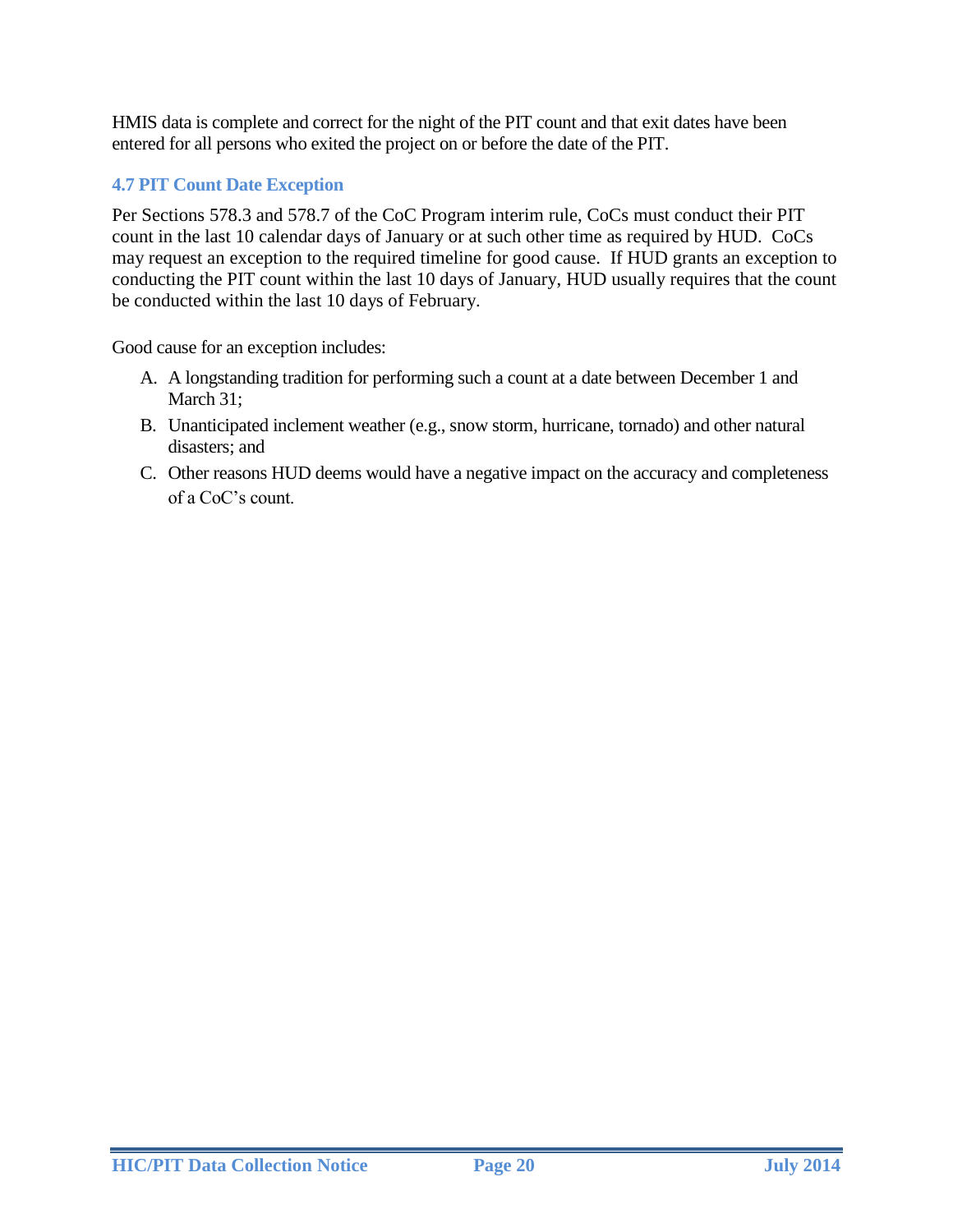| <b>HIC Project</b><br><b>Type</b>  | <b>Projects to Include</b>                                                                                                                                                                                                                                    | <b>Instructions</b>                                                                                                                                                                                                                         | <b>Include</b><br><b>PIT</b> data<br>on the<br>HIC? | <b>Include</b><br><b>PIT</b> data in<br><b>PIT</b><br>sheltered<br>count? |
|------------------------------------|---------------------------------------------------------------------------------------------------------------------------------------------------------------------------------------------------------------------------------------------------------------|---------------------------------------------------------------------------------------------------------------------------------------------------------------------------------------------------------------------------------------------|-----------------------------------------------------|---------------------------------------------------------------------------|
| <b>Emergency</b><br><b>Shelter</b> | <b>Emergency shelters</b><br>for homeless persons                                                                                                                                                                                                             | Include all emergency<br>shelters funded by HUD<br>ESG and/or other federal,<br>state and local public and<br>private sources                                                                                                               | Yes                                                 | Yes                                                                       |
|                                    | <b>Emergency shelters</b><br>for homeless youth                                                                                                                                                                                                               | Include all emergency<br>shelters for homeless<br>youth funded by federal,<br>state, and local public and<br>private sources                                                                                                                | Yes                                                 | Yes                                                                       |
|                                    | Hotel/motel<br>vouchers                                                                                                                                                                                                                                       | Include only vouchers paid<br>for by charitable<br>organizations or by<br>federal, state, or local<br>government programs for<br>low-income individuals                                                                                     | Yes                                                 | Yes                                                                       |
|                                    | VA-funded Health<br><b>Care for Homeless</b><br>Veterans (HCHV)<br>projects, including:<br>Community<br>Contract<br>Emergency<br>Housing (prefix<br>HCHV/EH)<br>Community<br>$\bullet$<br>Contract<br>Residential<br>Treatment<br>Program (prefix<br>HCHV/RT) | Include all VA-funded<br>HCHV/EH and HCHV/RT<br>projects<br>Must identify project in<br>HIC with VA prefix (e.g.,<br>HCHV/EH-ABC Shelter)<br>Include prefix even if the<br>project only receives a<br>portion of its funding from<br>the VA | Yes                                                 | Yes                                                                       |

### <span id="page-20-0"></span>**APPENDIX A – SUMMARY OF PROJECTS TO INCLUDE IN THE HIC AND PIT COUNT**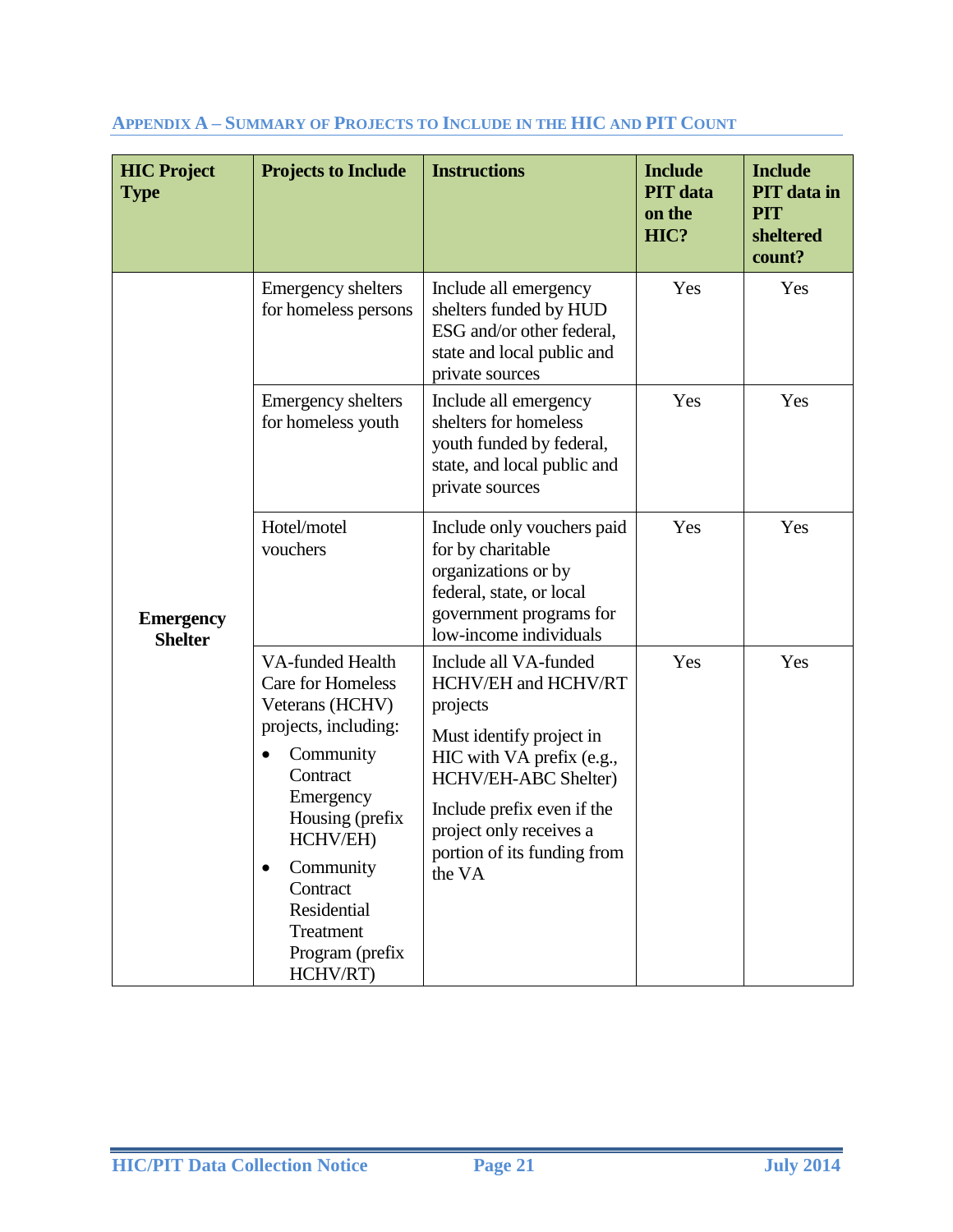| <b>HIC Project</b><br><b>Type</b>     | <b>Projects to Include</b>                                                                                                                                                      | <b>Instructions</b>                                                                                                                                                                                                                            | <b>Include</b><br><b>PIT</b> data<br>on the<br>HIC? | <b>Include</b><br><b>PIT</b> data in<br><b>PIT</b><br>sheltered<br>count? |
|---------------------------------------|---------------------------------------------------------------------------------------------------------------------------------------------------------------------------------|------------------------------------------------------------------------------------------------------------------------------------------------------------------------------------------------------------------------------------------------|-----------------------------------------------------|---------------------------------------------------------------------------|
|                                       | <b>VA-funded Mental</b><br><b>Health Residential</b><br>Rehabilitation<br><b>Treatment Program</b><br>- Domiciliary Care<br>for Homeless<br>Veterans (prefix<br>VADOM) projects | Include all VA-funded<br>VADOM projects<br>Must identify project in<br>HIC with VA prefix (e.g.,<br><b>VADOM-ABC</b><br>Domiciliary Program)<br>Include prefix even if the<br>project only receives a<br>portion of its funding from<br>the VA | Yes                                                 | Yes                                                                       |
|                                       | HHS-funded<br>Runaway and<br>Homeless Youth<br>(RHY) Basic Center<br>Programs (BCP)                                                                                             | Include all HHS RHY-<br>funded Basic Center<br>Programs                                                                                                                                                                                        | Yes                                                 | Yes                                                                       |
|                                       | HUD-funded<br>transitional housing<br>projects                                                                                                                                  | Include all transitional<br>housing projects funded by<br><b>HUD</b>                                                                                                                                                                           | Yes                                                 | Yes                                                                       |
| <b>Transitional</b><br><b>Housing</b> | Other transitional<br>housing projects for<br>homeless persons                                                                                                                  | Include all transitional<br>housing projects for<br>homeless persons funded<br>by other federal, state, and<br>local public and private<br>sources                                                                                             | Yes                                                 | Yes                                                                       |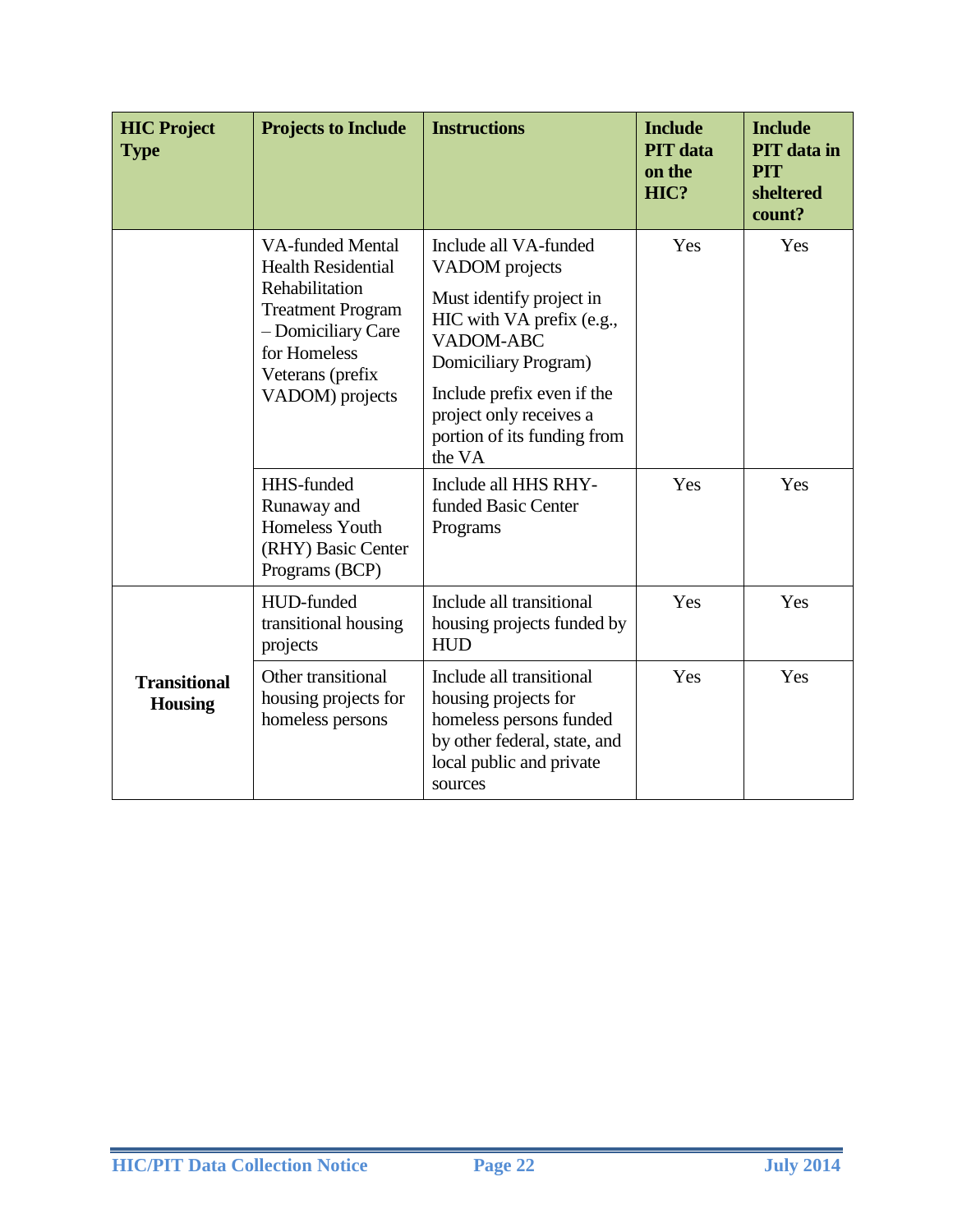| <b>HIC Project</b><br><b>Type</b> | <b>Projects to Include</b>                                                                                                                                                                                                                                                 | <b>Instructions</b>                                                                                                                                                                                                                  | <b>Include</b><br><b>PIT</b> data<br>on the<br>HIC? | <b>Include</b><br><b>PIT</b> data in<br><b>PIT</b><br>sheltered<br>count? |
|-----------------------------------|----------------------------------------------------------------------------------------------------------------------------------------------------------------------------------------------------------------------------------------------------------------------------|--------------------------------------------------------------------------------------------------------------------------------------------------------------------------------------------------------------------------------------|-----------------------------------------------------|---------------------------------------------------------------------------|
|                                   | <b>HHS-funded RHY</b><br>transitional housing<br>projects, including:<br>Transitional<br>Living<br>Programs (TLP)<br>Maternity<br><b>Group Homes</b><br>for Pregnant and<br>Parenting Youth<br>(MGH)<br><b>Support System</b><br>for Rural<br>Homeless Youth<br>(Demo TLP) | Include all HHS-funded<br>RHY projects                                                                                                                                                                                               | Yes                                                 | Yes                                                                       |
|                                   | Other transitional<br>housing projects for<br>homeless youth                                                                                                                                                                                                               | Include all transitional<br>housing projects for<br>homeless youth funded by<br>federal, state, and local<br>public and private sources                                                                                              | Yes                                                 | Yes                                                                       |
|                                   | VA-funded<br>transitional housing<br>projects, including:<br>VA Grant and<br>Per Diem (prefix<br>GPD)<br><b>VA</b><br>$\bullet$<br>Compensated<br>Work Therapy -<br>Transitional<br>Residence<br>(prefix<br>CWT/TR)                                                        | Include all VA-funded<br>GPD and CWT/TR<br>projects<br>Must identify project in<br>HIC with VA prefix (e.g.,<br>GPD - ABC Program)<br>Include prefix even if the<br>project only receives a<br>portion of its funding from<br>the VA | Yes                                                 | Yes                                                                       |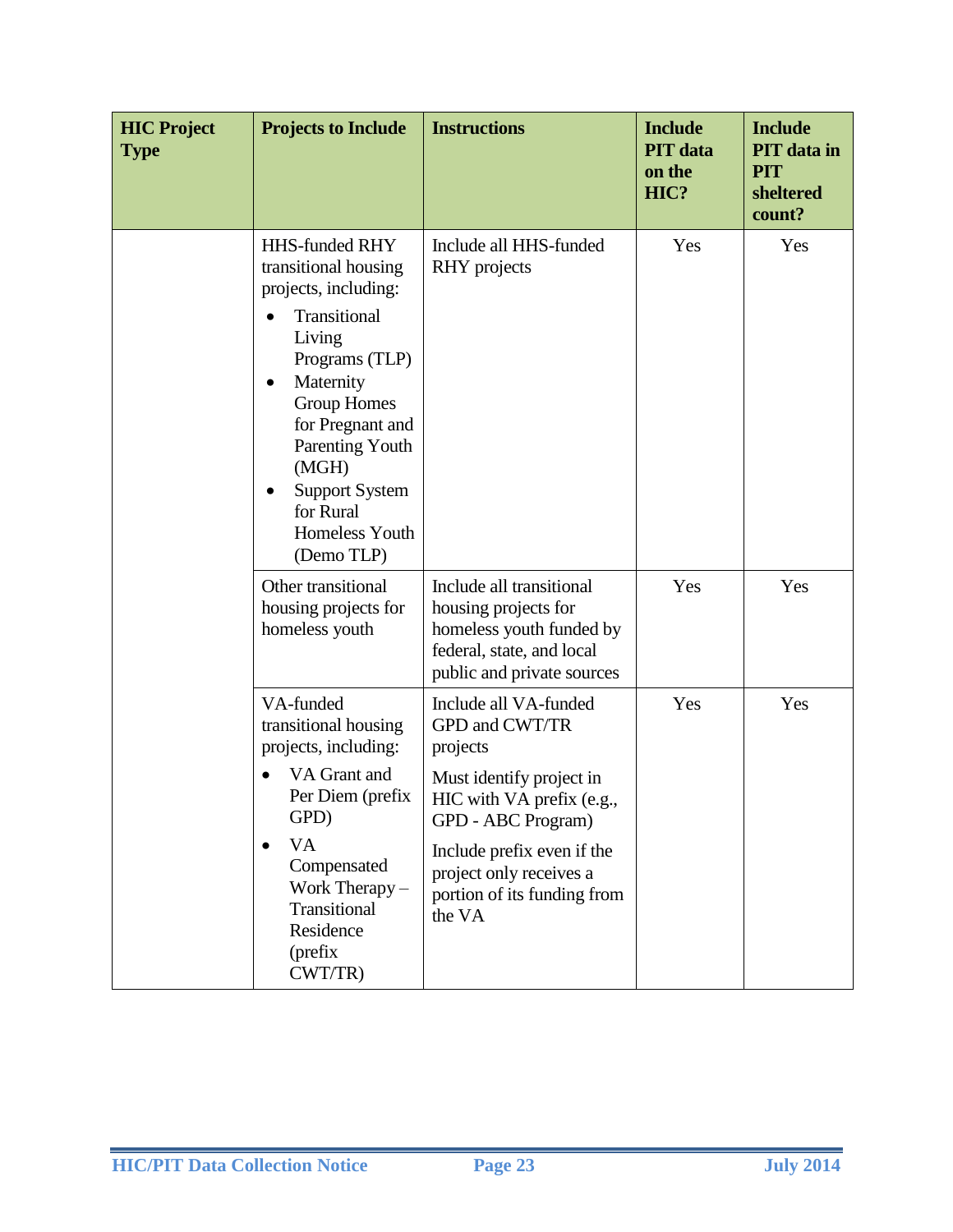| <b>HIC Project</b><br><b>Type</b>                                                                                                | <b>Projects to Include</b>                                                                                                                                 | <b>Instructions</b>                                                                                                                                                                                                               | <b>Include</b><br><b>PIT</b> data<br>on the<br>HIC? | <b>Include</b><br><b>PIT</b> data in<br><b>PIT</b><br>sheltered<br>count? |  |
|----------------------------------------------------------------------------------------------------------------------------------|------------------------------------------------------------------------------------------------------------------------------------------------------------|-----------------------------------------------------------------------------------------------------------------------------------------------------------------------------------------------------------------------------------|-----------------------------------------------------|---------------------------------------------------------------------------|--|
|                                                                                                                                  | <b>HUD-funded Safe</b><br>Haven programs                                                                                                                   | Include all Safe Haven<br>projects funded by HUD<br>SHP and HUD CoC<br>Program                                                                                                                                                    | Yes                                                 | Yes                                                                       |  |
| <b>Safe Haven</b>                                                                                                                | <b>VA-funded Health</b><br><b>Care for Homeless</b><br>Veterans (HCHV)<br><b>VA Community</b><br><b>Contract Safe Haven</b><br>Program (prefix<br>HCHV/SH) | Include all VA-funded<br>HCHV/SH projects<br>Must identify project in<br>HIC with VA prefix (e.g.,<br>HCHV/SH - ABC<br>Program)<br>Include prefix even if the<br>program only receives a<br>portion of its funding from<br>the VA | Yes                                                 | Yes                                                                       |  |
|                                                                                                                                  | <b>RRH</b><br>HUD-funded rapid<br>re-housing projects                                                                                                      | Include all HUD CoC and<br>ESG-funded rapid re-<br>housing projects                                                                                                                                                               | Yes                                                 | N <sub>o</sub>                                                            |  |
| <b>Permanent</b><br><b>Housing</b><br>(Rapid Re-<br>housing and<br><b>Permanent</b><br><b>Supportive</b><br><b>Housing only)</b> | <b>RRH</b><br>Other rapid re-<br>housing projects for<br>homeless persons                                                                                  | Include all rapid re-<br>housing projects for<br>homeless persons funded<br>by other federal, state and<br>local public and private<br>sources                                                                                    | Yes                                                 | N <sub>o</sub>                                                            |  |
|                                                                                                                                  | <b>RRH</b><br>VA-funded<br><b>Supportive Services</b><br>for Veteran<br>Families (SSVF)<br>projects (prefix<br>SSVF)                                       | Must identify project in<br>HIC with VA prefix (e.g.,<br>SSVF - XYZ Program)<br>Include prefix even if the<br>program only receives a<br>portion of its funding from<br>the VA                                                    | Yes                                                 | N <sub>o</sub>                                                            |  |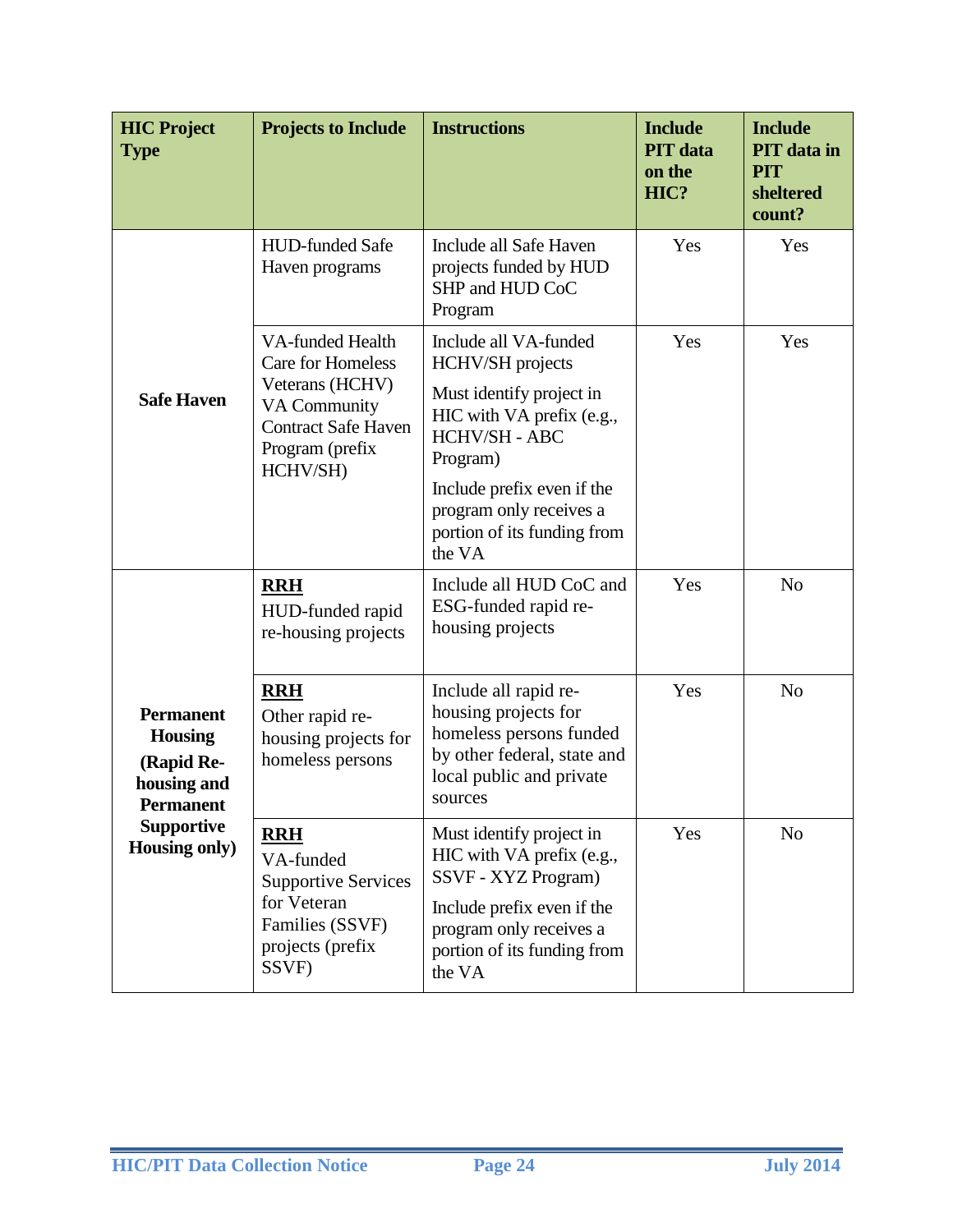| <b>HIC Project</b><br><b>Type</b>                                          | <b>Projects to Include</b>                                                                        | <b>Instructions</b><br><b>Include</b><br><b>PIT</b> data<br>on the<br>HIC?                                                                                                                          |     | <b>Include</b><br><b>PIT</b> data in<br><b>PIT</b><br>sheltered<br>count? |
|----------------------------------------------------------------------------|---------------------------------------------------------------------------------------------------|-----------------------------------------------------------------------------------------------------------------------------------------------------------------------------------------------------|-----|---------------------------------------------------------------------------|
|                                                                            | <b>PSH</b><br>Permanent<br>supportive housing<br>projects for homeless<br>persons                 | Include all permanent<br>supportive housing<br>projects funded by HUD<br>S+C, SHP, SRO, CoC<br>Program, and/or other<br>federal, state and local<br>public and private sources                      | Yes | N <sub>o</sub>                                                            |
|                                                                            |                                                                                                   | For scattered site projects,<br>include total number of<br>units available for<br>occupancy or total number<br>of vouchers available for<br>use in the CoC on night<br>designated for the count     |     |                                                                           |
|                                                                            | <b>PSH</b><br>HUD-funded<br><b>Veterans Affairs</b><br><b>Supportive Housing</b><br>(prefix VASH) | Include all HUD-funded<br>projects utilizing VASH<br>vouchers<br>Must identify project in<br>HIC with VA prefix (e.g.,<br>VASH - ABC Program)<br>Include total number of<br>VASH vouchers available | Yes | N <sub>o</sub>                                                            |
|                                                                            |                                                                                                   | for use in the CoC on night<br>designated for count                                                                                                                                                 |     |                                                                           |
| <b>DEM</b> (Rapid<br><b>Re-housing</b><br><b>Demonstration</b><br>Project) | <b>HUD-funded</b><br>projects funded as<br><b>RRHD</b>                                            | Include all RRHD projects<br>funded in the FY2008 CoC<br>Competition                                                                                                                                | Yes | N <sub>o</sub>                                                            |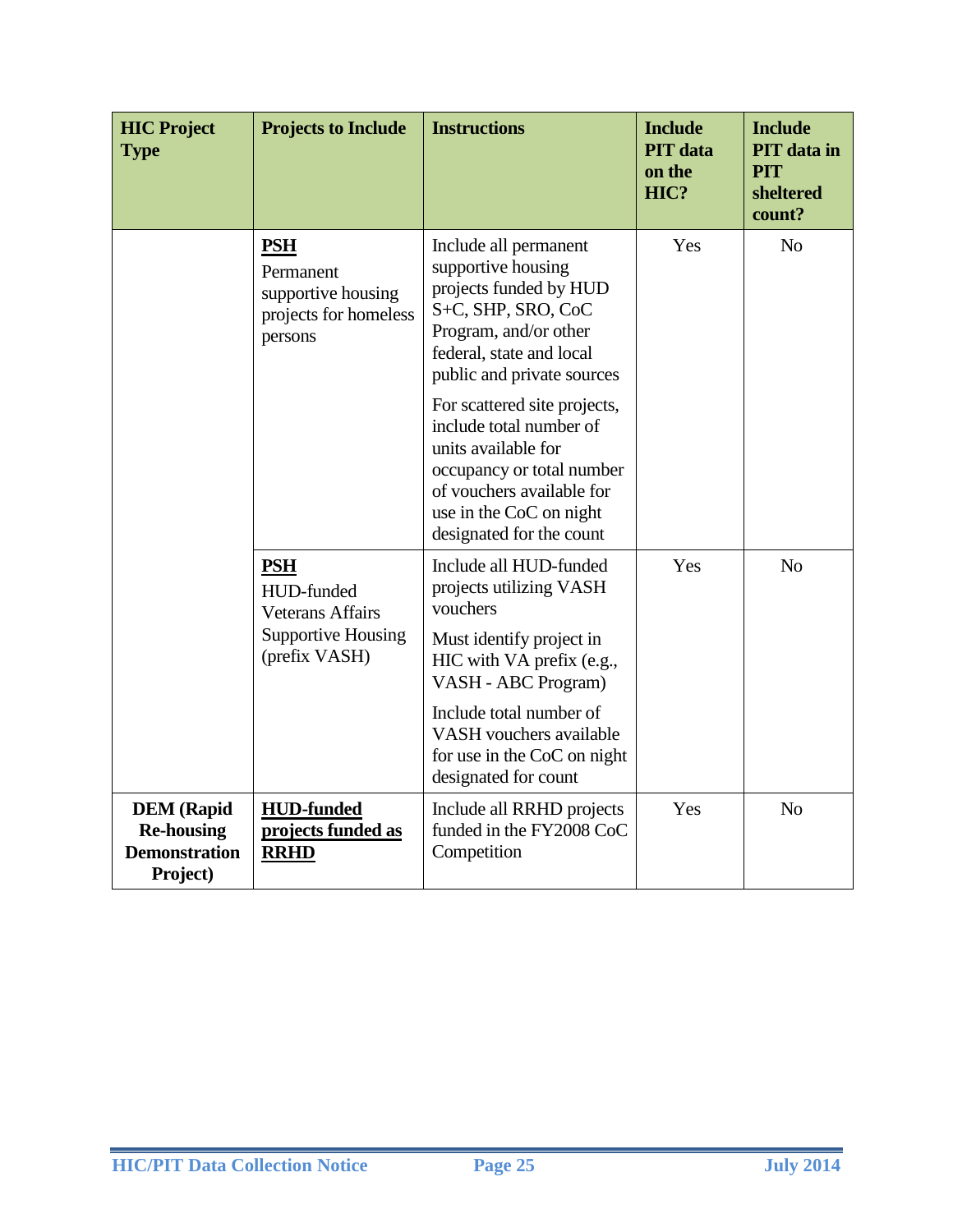### <span id="page-25-0"></span>**APPENDIX B – KEY TERMS**

These terms do not directly correspond to the program requirements of HUD funding streams and must only be used for the purposes of the HIC and PIT.

#### **Chronically Homeless Individual** - An individual who:

- A. Is homeless and lives in a place not meant for human habitation, a safe haven, or in an emergency shelter; and
- B. Has been homeless and living or residing in a place not meant for human habitation, a safe haven, or in an emergency shelter continuously for at least 1 year or on at least four separate occasions in the last 3 years; and
- C. Can be diagnosed with one or more of the following conditions: substance use disorder, serious mental illness, developmental disability (as defined in section 102 of the Developmental Disabilities Assistance Bill of Rights Act of 2000 (42 U.S.C. 15002)), posttraumatic stress disorder, cognitive impairments resulting from brain injury, or chronic physical illness or disability.

#### **Notes:**

- (1) Persons under the age of 18 are not counted as chronically homeless.
- (2) For purposes of the PIT, persons living in transitional housing at the time of the PIT count should not be included in this subpopulation category.
- (3) Persons with the disabling conditions identified above must also meet the qualifications identified in the term for "disability" (e.g., "is expected to be longcontinuing or indefinite duration").

**Chronically Homeless Family** – A family with an adult head of household (or if there is no adult in the family, a minor head of household) who meets all of the criteria for a chronically homeless individual, including a family whose composition has fluctuated while the head of household has been homeless.

**Disability** – An individual with one or more of the following conditions:

- A. A physical, mental, or emotional impairment, including an impairment caused by alcohol or drug abuse, post-traumatic stress disorder, or brain injury that:
	- (1) Is expected to be long-continuing or of indefinite duration;
	- (2) Substantially impedes the individual's ability to live independently; and
	- (3) Could be improved by the provision of more suitable housing conditions.
- B. A developmental disability, as defined in section 102 of the Developmental Disabilities Assistance and Bill of Rights Act of 2000 (42 U.S.C. 15002); or
- C. The disease of acquired immunodeficiency syndrome (AIDS) or any condition arising from the etiologic agency for acquired immunodeficiency syndrome (HIV).

**Adults with HIV/AIDS** – This subpopulation category of the PIT includes adults who have been diagnosed with AIDS and/or have tested positive for HIV.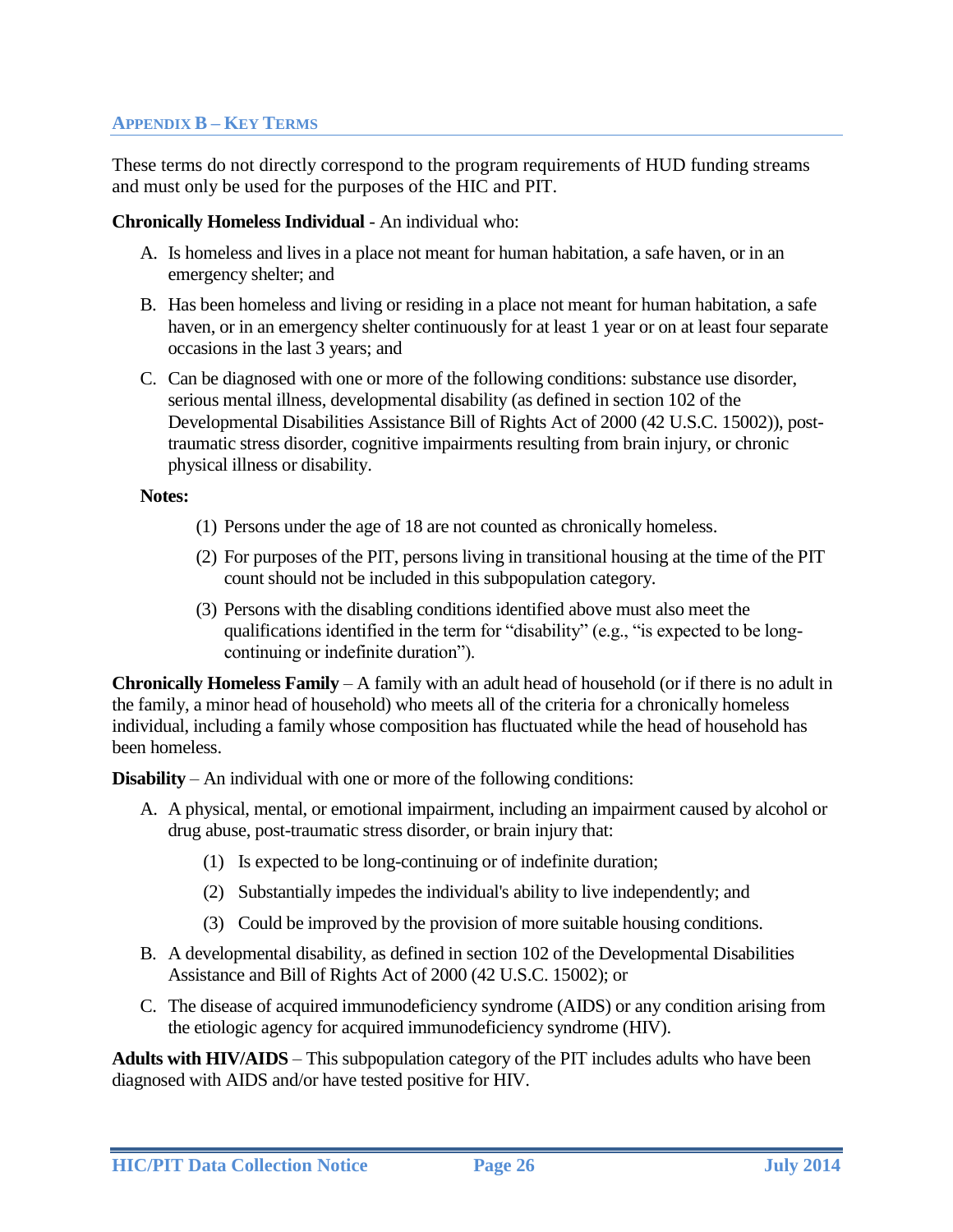**Adults with a Serious Mental Illness (SMI)** – This subpopulation category of the PIT includes adults with a severe and persistent mental illness or emotional impairment that seriously limits a person's ability to live independently. Adults with SMI must also meet the qualifications identified in the term for "disability" (e.g., "is expected to be long-continuing or indefinite duration").

**Adults with a Substance Use Disorder**–This subpopulation category of the PIT includes adults with a substance abuse problem (alcohol abuse, drug abuse, or both). Adults with a substance use disorder must also meet the qualifications identified in the term for "disability" (e.g., "is expected to be long-continuing or indefinite duration").

**Veteran**–This subpopulation category of the PIT includes adults who have served on active duty in the Armed Forces of the United States. This does not include inactive military reserves or the National Guard unless the person was called up to active duty.

**Victims of Domestic Violence**–This subpopulation category of the PIT includes adults who have been victims of domestic violence, dating violence, sexual assault, or stalking.

**Victim service provider** – A private nonprofit organization whose primary mission is to provide services to victims of domestic violence, dating violence, sexual assault, or stalking. This term includes rape crisis centers, battered women's shelters, domestic violence transitional housing programs, and other programs.

**Youth** – Persons under age 25, including children under age 18 and young adults ages 18 to 24.

**Parenting Youth** – A youth who identifies as the parent or legal guardian of one or more children who are present with or sleeping in the same place as that youth parent, where there is no person over age 24 in the household. .

Unaccompanied Youth – Unaccompanied youth are persons under age 25 who are not accompanied by a parent or guardian and are not a parent presenting with or sleeping in the same place as his/her child(ren). Unaccompanied youth are single youth, youth couples, and groups of youth presenting together as a household.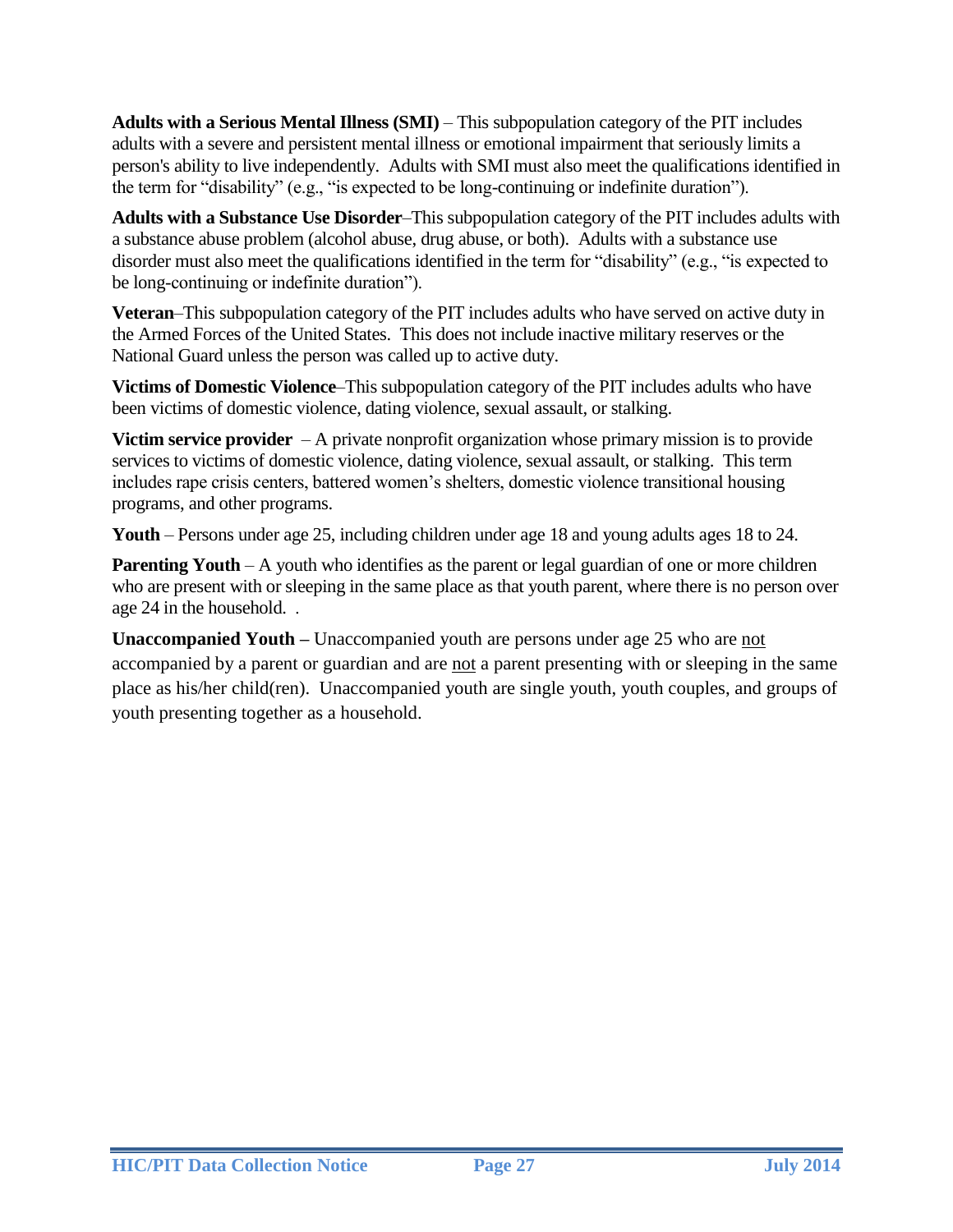# <span id="page-27-0"></span>**APPENDIX C – POPULATION REPORTING REQUIREMENTS FOR THE PIT COUNT**

# **All Households**

| <b>Households with at Least One Adult and One Child</b> |                  |                  |                    |              |
|---------------------------------------------------------|------------------|------------------|--------------------|--------------|
|                                                         |                  | <b>Sheltered</b> |                    | <b>Total</b> |
|                                                         | ES               | <b>TH</b>        | <b>Unsheltered</b> |              |
| Total number of households                              |                  |                  |                    |              |
| Total number of persons                                 |                  |                  |                    |              |
| Number of children (under age 18)                       |                  |                  |                    |              |
| Number of young adults (age 18 to<br>24)                |                  |                  |                    |              |
| Number of adults (over age 24)                          |                  |                  |                    |              |
| <b>Gender (adults and children)</b>                     |                  | <b>Sheltered</b> | <b>Unsheltered</b> | <b>Total</b> |
| Female                                                  |                  |                  |                    |              |
| Male                                                    |                  |                  |                    |              |
| Transgender: male to female                             |                  |                  |                    |              |
| Transgender: female to male                             |                  |                  |                    |              |
| <b>Ethnicity (adults and children)</b>                  | <b>Sheltered</b> |                  | <b>Unsheltered</b> | <b>Total</b> |
| Non-Hispanic/Non-Latino                                 |                  |                  |                    |              |
| Hispanic/Latino                                         |                  |                  |                    |              |
| Race                                                    |                  | <b>Sheltered</b> | <b>Unsheltered</b> | <b>Total</b> |
| White                                                   |                  |                  |                    |              |
| <b>Black or African-American</b>                        |                  |                  |                    |              |
| Asian                                                   |                  |                  |                    |              |
| American Indian or Alaska Native                        |                  |                  |                    |              |
| Native Hawaiian or Other Pacific<br>Islander            |                  |                  |                    |              |
| <b>Multiple Races</b>                                   |                  |                  |                    |              |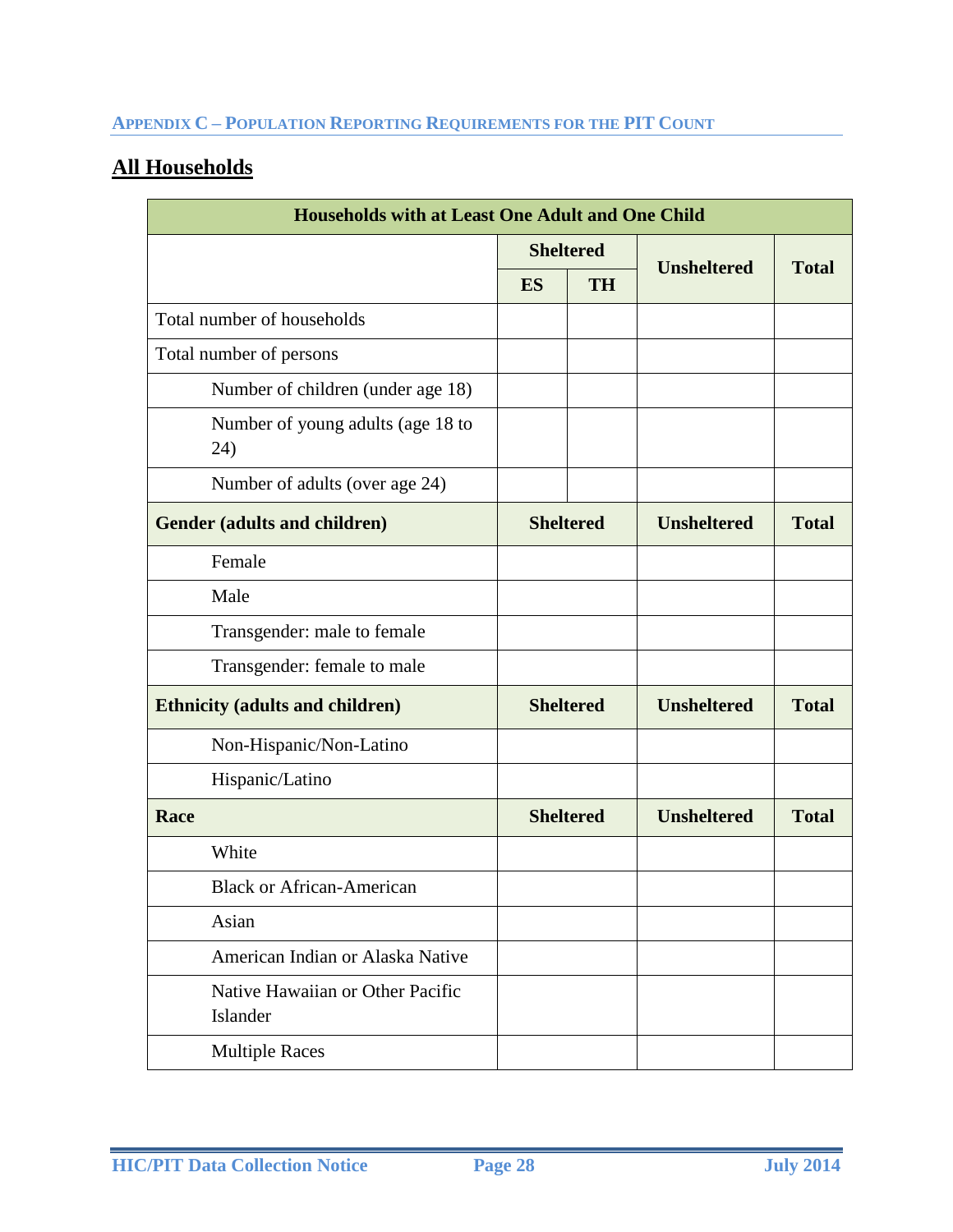| <b>Households without Children</b>           |                  |                  |                    |                    |              |  |
|----------------------------------------------|------------------|------------------|--------------------|--------------------|--------------|--|
|                                              | <b>Sheltered</b> |                  | <b>Unsheltered</b> | <b>Total</b>       |              |  |
|                                              | ES               | <b>TH</b>        | <b>SH</b>          |                    |              |  |
| Total number of households                   |                  |                  |                    |                    |              |  |
| Total number of persons                      |                  |                  |                    |                    |              |  |
| Number of young adults (age 18 to<br>24)     |                  |                  |                    |                    |              |  |
| Number of adults (over age 24)               |                  |                  |                    |                    |              |  |
| <b>Gender</b>                                |                  | <b>Sheltered</b> |                    | <b>Unsheltered</b> | <b>Total</b> |  |
| Female                                       |                  |                  |                    |                    |              |  |
| Male                                         |                  |                  |                    |                    |              |  |
| Transgender: male to female                  |                  |                  |                    |                    |              |  |
| Transgender: female to male                  |                  |                  |                    |                    |              |  |
| <b>Ethnicity</b>                             | <b>Sheltered</b> |                  | <b>Unsheltered</b> | <b>Total</b>       |              |  |
| Non-Hispanic/Non-Latino                      |                  |                  |                    |                    |              |  |
| Hispanic/Latino                              |                  |                  |                    |                    |              |  |
| Race                                         |                  | <b>Sheltered</b> |                    | <b>Unsheltered</b> | <b>Total</b> |  |
| White                                        |                  |                  |                    |                    |              |  |
| <b>Black or African-American</b>             |                  |                  |                    |                    |              |  |
| Asian                                        |                  |                  |                    |                    |              |  |
| American Indian or Alaska Native             |                  |                  |                    |                    |              |  |
| Native Hawaiian or Other Pacific<br>Islander |                  |                  |                    |                    |              |  |
| <b>Multiple Races</b>                        |                  |                  |                    |                    |              |  |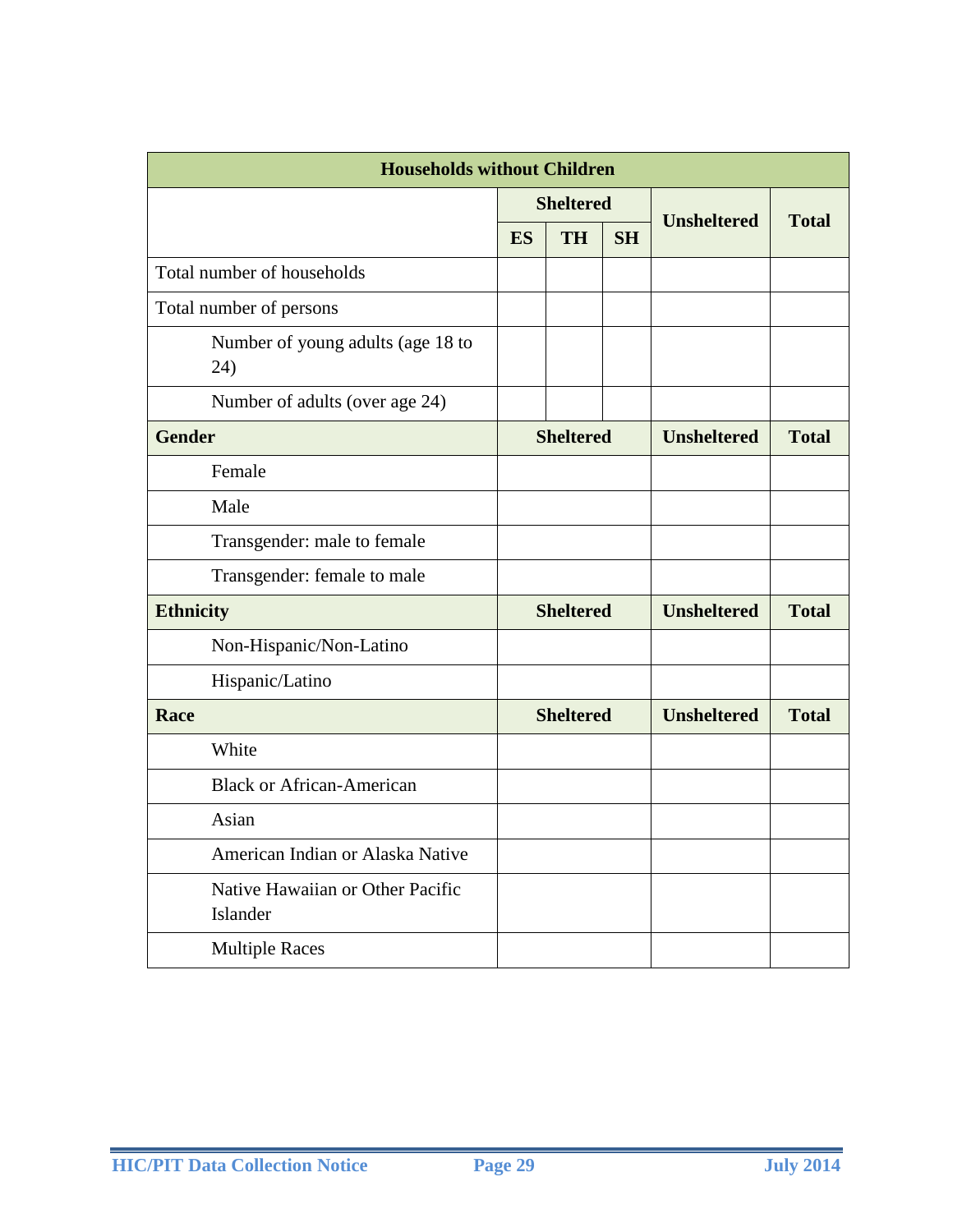| Households with Only Children (under age 18) |                  |           |                    |              |
|----------------------------------------------|------------------|-----------|--------------------|--------------|
|                                              | <b>Sheltered</b> |           | <b>Unsheltered</b> |              |
|                                              | <b>ES</b>        | <b>TH</b> |                    | <b>Total</b> |
| Total number of households                   |                  |           |                    |              |
| Total number of children (under age 18)      |                  |           |                    |              |
| <b>Gender</b>                                | <b>Sheltered</b> |           | <b>Unsheltered</b> | <b>Total</b> |
| Female                                       |                  |           |                    |              |
| Male                                         |                  |           |                    |              |
| Transgender: male to female                  |                  |           |                    |              |
| Transgender: female to male                  |                  |           |                    |              |
| <b>Ethnicity</b>                             | <b>Sheltered</b> |           | <b>Unsheltered</b> | <b>Total</b> |
| Non-Hispanic/Non-Latino                      |                  |           |                    |              |
| Hispanic/Latino                              |                  |           |                    |              |
| Race                                         | <b>Sheltered</b> |           | <b>Unsheltered</b> | <b>Total</b> |
| White                                        |                  |           |                    |              |
| <b>Black or African-American</b>             |                  |           |                    |              |
| Asian                                        |                  |           |                    |              |
| American Indian or Alaska Native             |                  |           |                    |              |
| Native Hawaiian or Other Pacific<br>Islander |                  |           |                    |              |
| <b>Multiple Races</b>                        |                  |           |                    |              |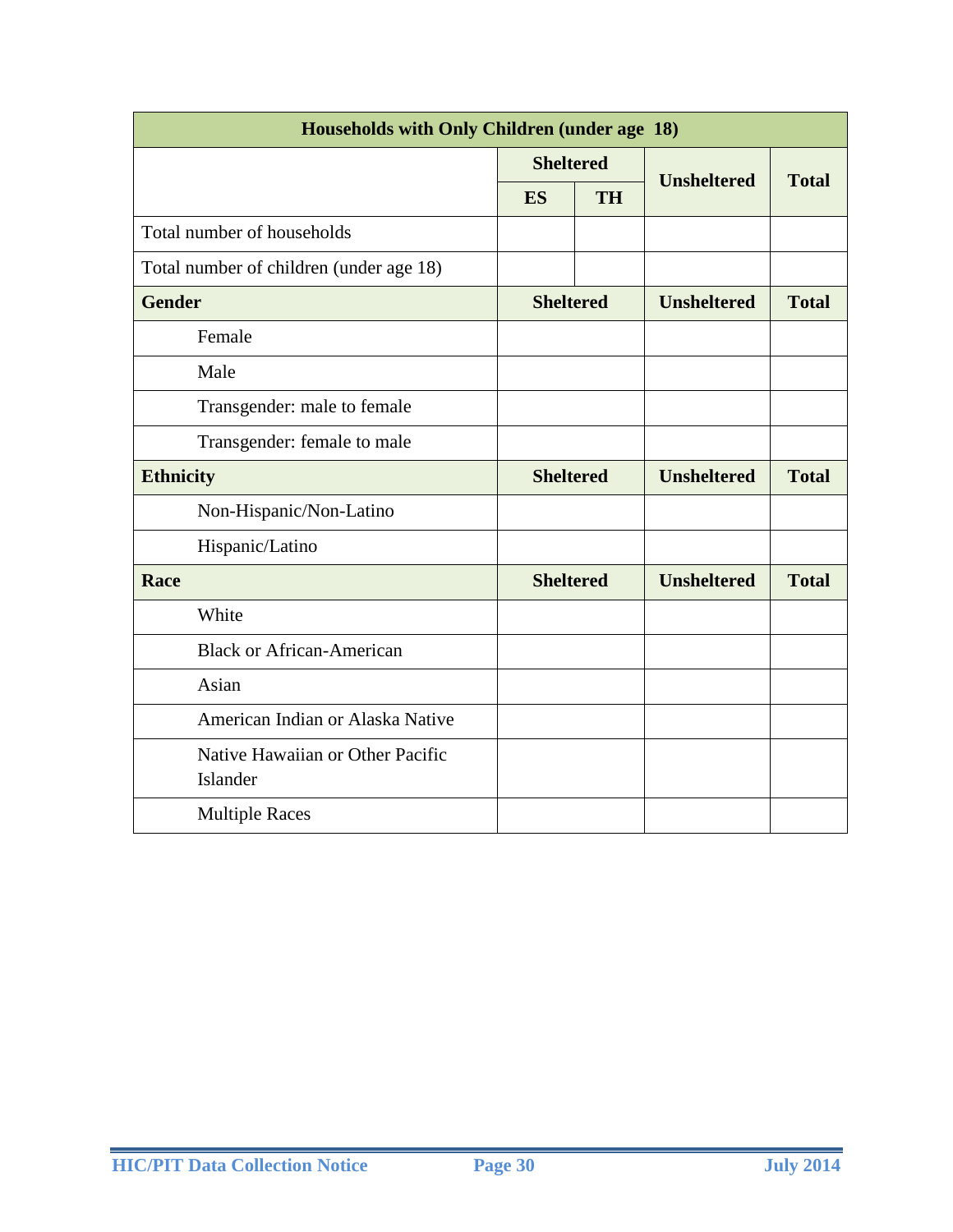# **Veteran Households Only**

| <b>Veteran Households with at Least One Adult and One Child</b> |                  |           |                    |              |  |
|-----------------------------------------------------------------|------------------|-----------|--------------------|--------------|--|
|                                                                 | <b>Sheltered</b> |           | <b>Unsheltered</b> | <b>Total</b> |  |
|                                                                 | <b>ES</b>        | <b>TH</b> |                    |              |  |
| Total number of households                                      |                  |           |                    |              |  |
| Total number of persons                                         |                  |           |                    |              |  |
| Total number of veterans                                        |                  |           |                    |              |  |
| <b>Gender (veterans only)</b>                                   | <b>Sheltered</b> |           | <b>Unsheltered</b> | <b>Total</b> |  |
| Female                                                          |                  |           |                    |              |  |
| Male                                                            |                  |           |                    |              |  |
| Transgender: male to female                                     |                  |           |                    |              |  |
| Transgender: female to male                                     |                  |           |                    |              |  |
| <b>Ethnicity (veterans only)</b>                                | <b>Sheltered</b> |           | <b>Unsheltered</b> | <b>Total</b> |  |
| Non-Hispanic/Non-Latino                                         |                  |           |                    |              |  |
| Hispanic/Latino                                                 |                  |           |                    |              |  |
| <b>Race (veterans only)</b>                                     | <b>Sheltered</b> |           | <b>Unsheltered</b> | <b>Total</b> |  |
| White                                                           |                  |           |                    |              |  |
| <b>Black or African-American</b>                                |                  |           |                    |              |  |
| Asian                                                           |                  |           |                    |              |  |
| American Indian or Alaska Native                                |                  |           |                    |              |  |
| Native Hawaiian or Other Pacific<br>Islander                    |                  |           |                    |              |  |
| <b>Multiple Races</b>                                           |                  |           |                    |              |  |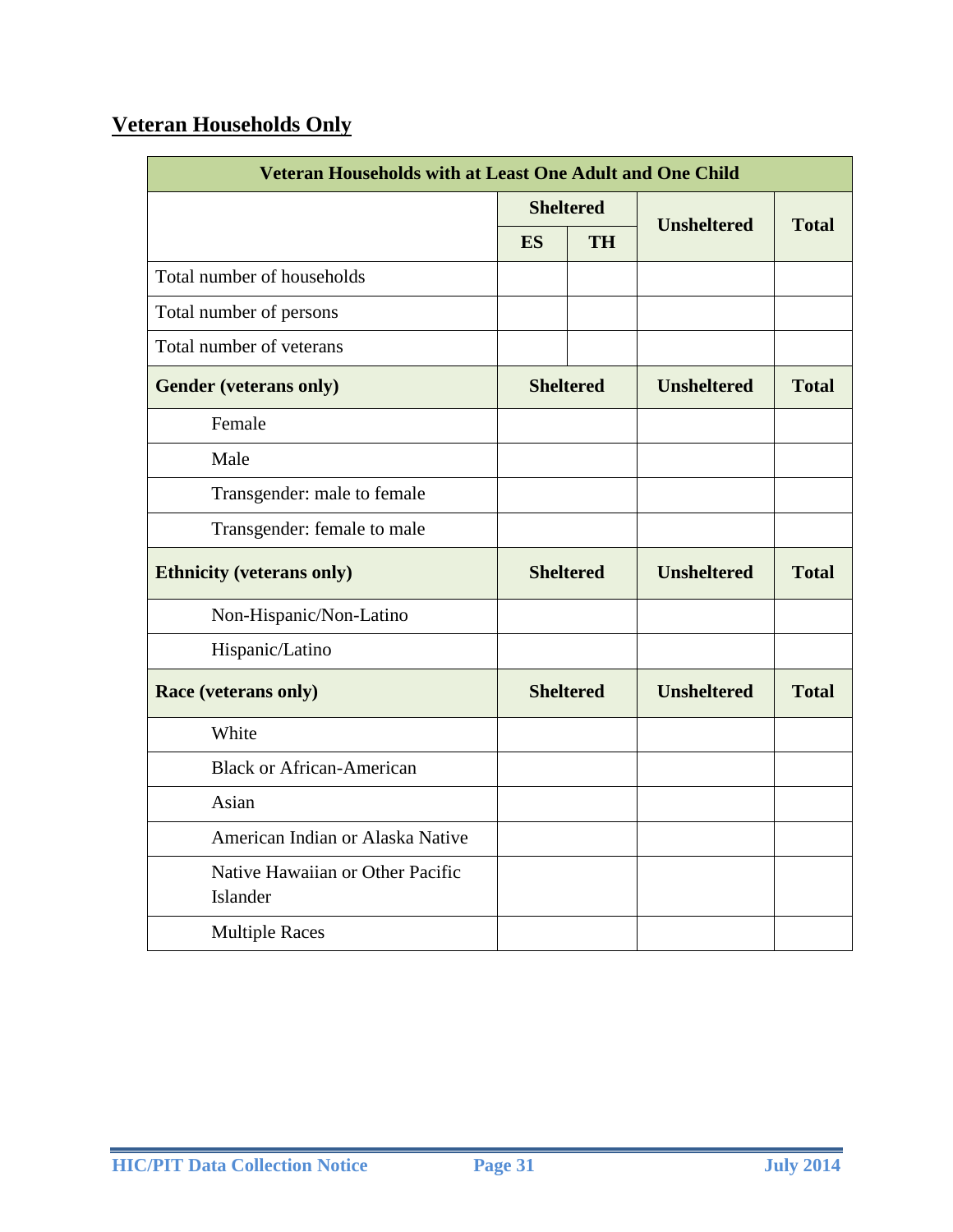| <b>Veteran Households without Children</b>   |                  |                  |                    |                    |              |
|----------------------------------------------|------------------|------------------|--------------------|--------------------|--------------|
|                                              | <b>Sheltered</b> |                  |                    |                    |              |
|                                              | <b>ES</b>        | <b>TH</b>        | <b>SH</b>          | <b>Unsheltered</b> | <b>Total</b> |
| Total number of households                   |                  |                  |                    |                    |              |
| Total number of persons                      |                  |                  |                    |                    |              |
| Total number of veterans                     |                  |                  |                    |                    |              |
| <b>Gender (veterans only)</b>                | <b>Sheltered</b> |                  | <b>Unsheltered</b> | <b>Total</b>       |              |
| Female                                       |                  |                  |                    |                    |              |
| Male                                         |                  |                  |                    |                    |              |
| Transgender: male to female                  |                  |                  |                    |                    |              |
| Transgender: female to male                  |                  |                  |                    |                    |              |
| <b>Ethnicity (veterans only)</b>             | <b>Sheltered</b> |                  | <b>Unsheltered</b> | <b>Total</b>       |              |
| Non-Hispanic/Non-Latino                      |                  |                  |                    |                    |              |
| Hispanic/Latino                              |                  |                  |                    |                    |              |
| <b>Race (veterans only)</b>                  |                  | <b>Sheltered</b> |                    | <b>Unsheltered</b> | <b>Total</b> |
| White                                        |                  |                  |                    |                    |              |
| <b>Black or African-American</b>             |                  |                  |                    |                    |              |
| Asian                                        |                  |                  |                    |                    |              |
| American Indian or Alaska Native             |                  |                  |                    |                    |              |
| Native Hawaiian or Other Pacific<br>Islander |                  |                  |                    |                    |              |
| <b>Multiple Races</b>                        |                  |                  |                    |                    |              |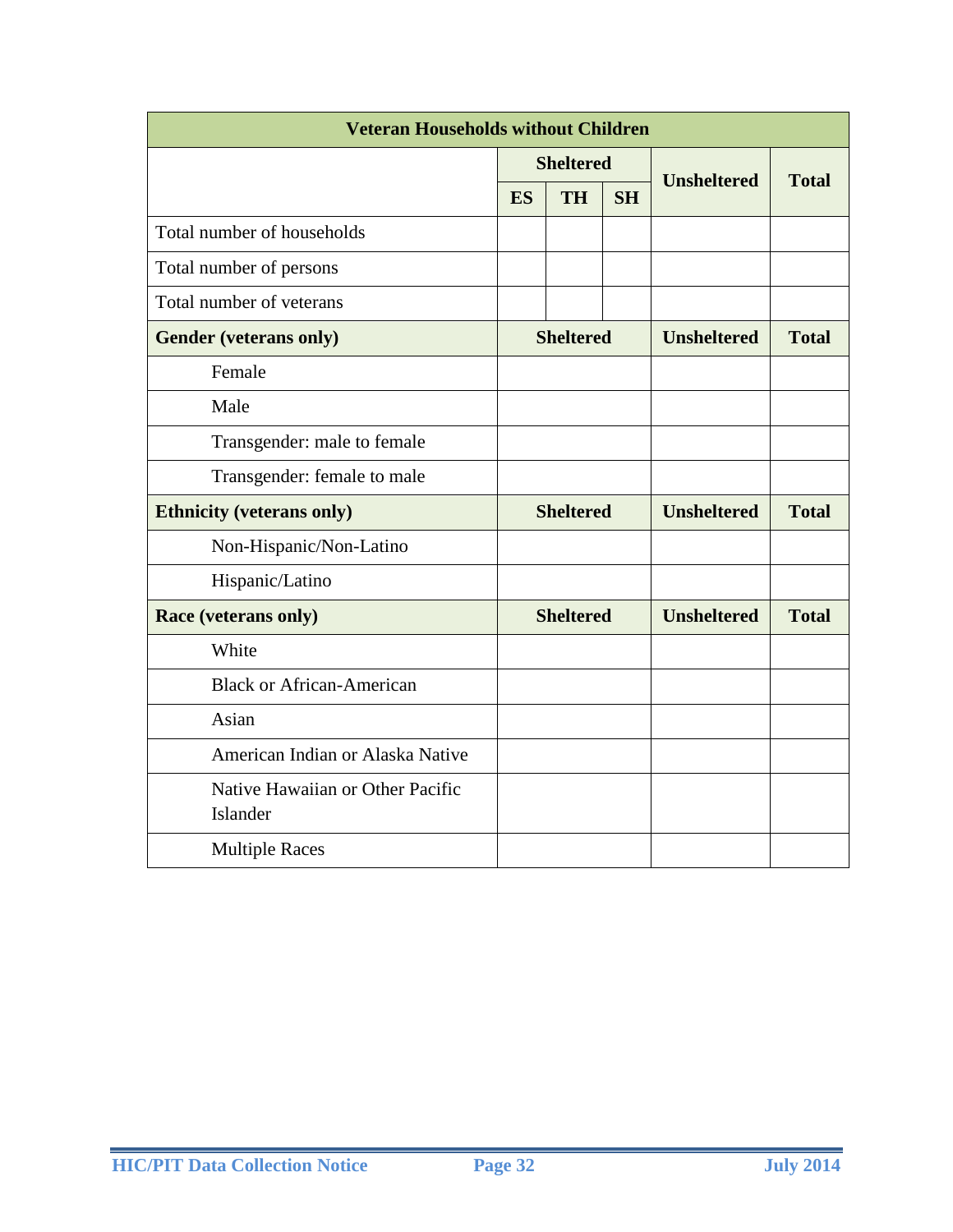# **Youth Households**

| <b>Youth Households</b>                                                                            |                  |           |                    |                    |              |
|----------------------------------------------------------------------------------------------------|------------------|-----------|--------------------|--------------------|--------------|
|                                                                                                    | <b>Sheltered</b> |           |                    |                    |              |
|                                                                                                    | ES               | <b>TH</b> | <b>SH</b>          | <b>Unsheltered</b> | <b>Total</b> |
| Total number of households                                                                         |                  |           |                    |                    |              |
| Number of parenting youth households                                                               |                  |           |                    |                    |              |
| Number of unaccompanied youth<br>households                                                        |                  |           |                    |                    |              |
| Total number of persons                                                                            |                  |           |                    |                    |              |
| Total number of persons in parenting<br>youth households                                           |                  |           |                    |                    |              |
| Number of parenting youth<br>(youth parents only)                                                  |                  |           |                    |                    |              |
| Number of parenting<br>youth (under age 18)                                                        |                  |           |                    |                    |              |
| Number of parenting<br>youth (age 18 to 24)                                                        |                  |           |                    |                    |              |
| Number of children with<br>parenting youth (children<br>under age 18 with parents<br>under age 25) |                  |           |                    |                    |              |
| Total number of unaccompanied youth                                                                |                  |           |                    |                    |              |
| Number of unaccompanied children<br>(under age 18)                                                 |                  |           |                    |                    |              |
| Number of unaccompanied young<br>adults (age 18 and 24)                                            |                  |           |                    |                    |              |
| <b>Gender (youth parents and unaccompanied)</b><br>youth only)                                     | <b>Sheltered</b> |           | <b>Unsheltered</b> | <b>Total</b>       |              |
| Female                                                                                             |                  |           |                    |                    |              |
| Male                                                                                               |                  |           |                    |                    |              |
| Transgender (male to female)                                                                       |                  |           |                    |                    |              |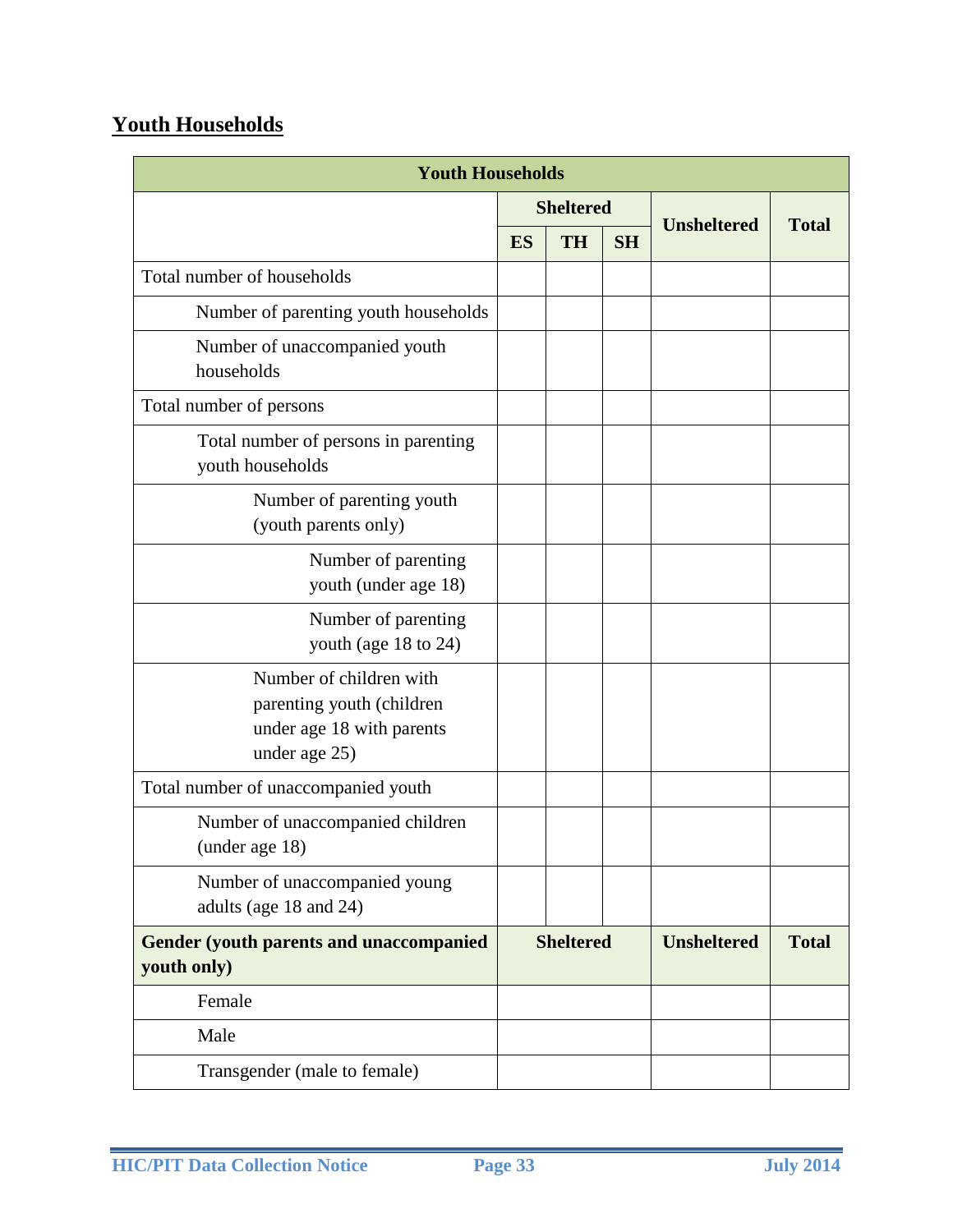| <b>Youth Households</b>                                          |                  |           |                    |                    |              |
|------------------------------------------------------------------|------------------|-----------|--------------------|--------------------|--------------|
|                                                                  | <b>Sheltered</b> |           |                    |                    |              |
|                                                                  | <b>ES</b>        | <b>TH</b> | <b>SH</b>          | <b>Unsheltered</b> | <b>Total</b> |
| Transgender (female to male)                                     |                  |           |                    |                    |              |
| <b>Ethnicity (youth parents and</b><br>unaccompanied youth only) | <b>Sheltered</b> |           | <b>Unsheltered</b> | <b>Total</b>       |              |
| Non-Hispanic/Non-Latino                                          |                  |           |                    |                    |              |
| Hispanic/Latino                                                  |                  |           |                    |                    |              |
| Race (youth parents and unaccompanied<br>youth only)             | <b>Sheltered</b> |           | <b>Unsheltered</b> | <b>Total</b>       |              |
| White                                                            |                  |           |                    |                    |              |
| <b>Black or African-American</b>                                 |                  |           |                    |                    |              |
| Asian                                                            |                  |           |                    |                    |              |
| American Indian or Alaska Native                                 |                  |           |                    |                    |              |
| Native Hawaiian or Other Pacific<br>Islander                     |                  |           |                    |                    |              |
| <b>Multiple Races</b>                                            |                  |           |                    |                    |              |